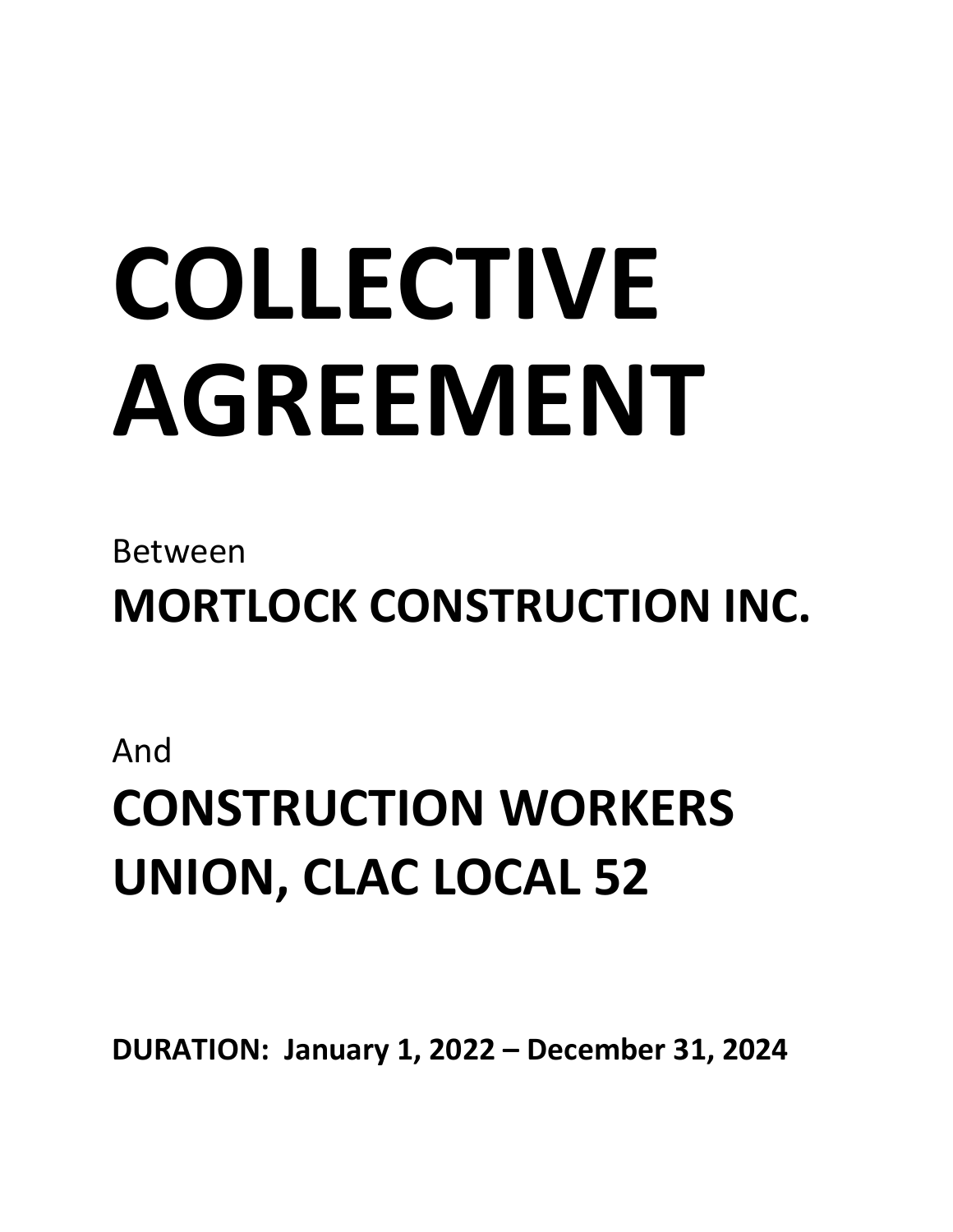# **COLLECTIVE AGREEMENT**

**Between**

**MORTLOCK CONSTRUCTION INC. (hereinafter referred to as "the Employer")**

**and**

**CONSTRUCTION WORKERS UNION, CLAC LOCAL 52 (hereinafter referred to as "the Union")**

**JANUARY 1, 2022 – DECEMBER 31, 2024**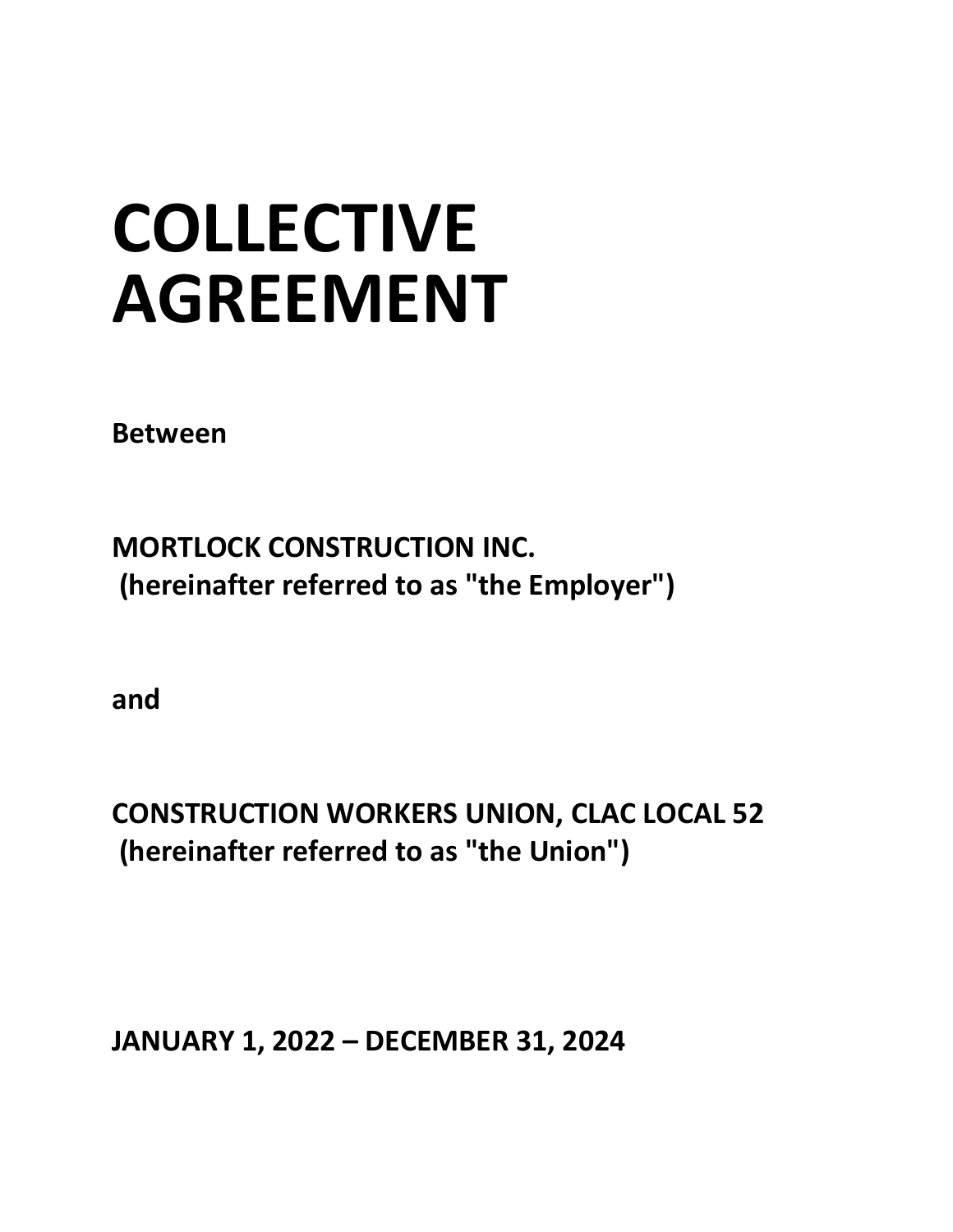#### **TABLE OF CONTENTS**

| ARTICLE 6 - EMPLOYMENT POLICY AND UNION MEMBERSHIP6     |  |
|---------------------------------------------------------|--|
| ARTICLE 7 - UNION DUES, REMITTANCES AND DATA            |  |
|                                                         |  |
|                                                         |  |
| ARTICLE 9 - HOURS OF WORK AND OVERTIME 12               |  |
|                                                         |  |
|                                                         |  |
|                                                         |  |
|                                                         |  |
|                                                         |  |
| ARTICLE 15 - TRANSPORTATION, TRAVEL TIME, ROOM AND      |  |
|                                                         |  |
| ARTICLE 16 - PROTECTIVE EQUIPMENT, TOOLS AND APPAREL 23 |  |
|                                                         |  |
|                                                         |  |
|                                                         |  |
| ARTICLE 20 - DISCHARGE, SUSPENSION AND WARNING  29      |  |
|                                                         |  |
|                                                         |  |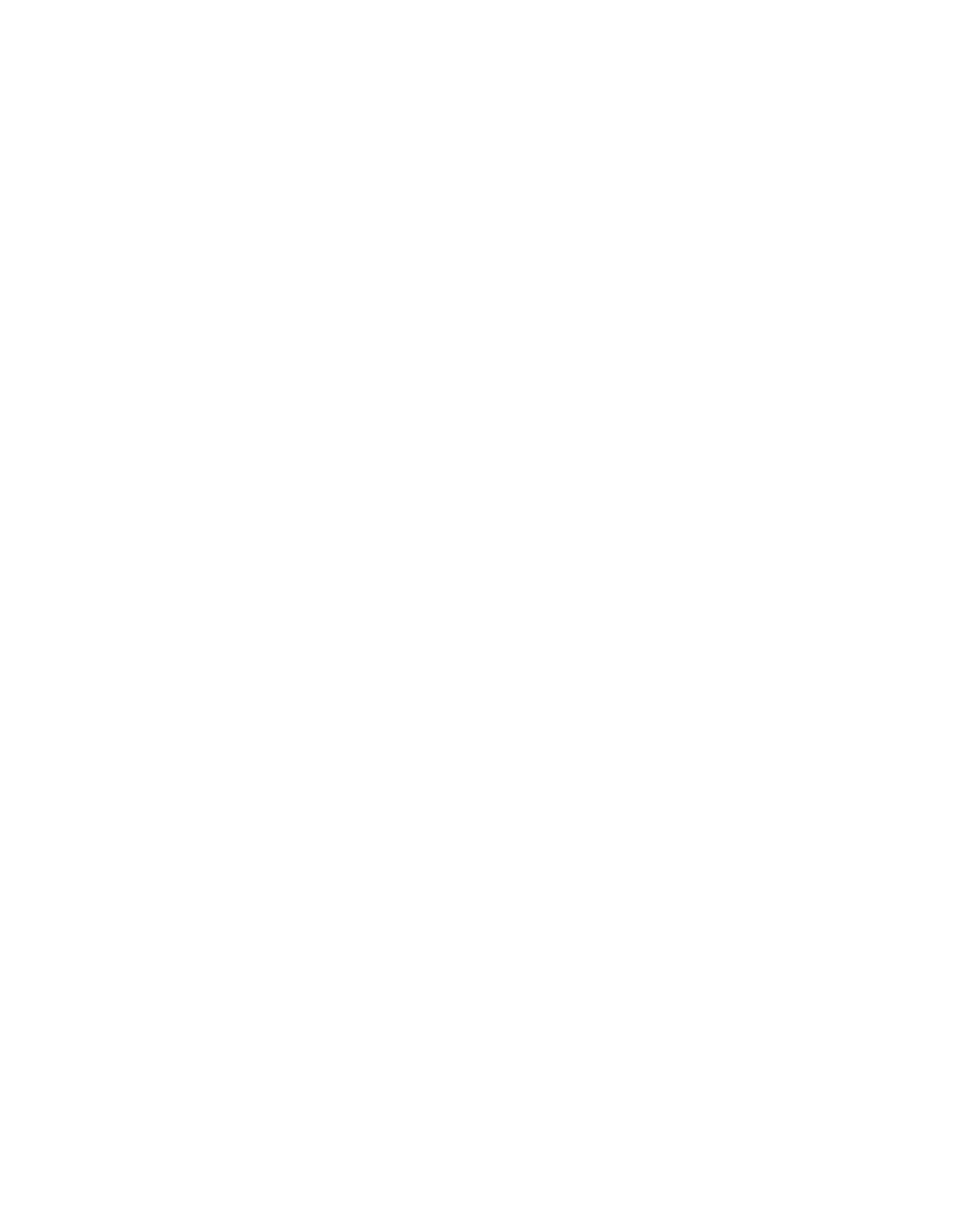#### **COLLECTIVE AGREEMENT**

#### <span id="page-4-0"></span>**ARTICLE 1 - PURPOSE**

- 1.01 It is the intent and purpose of the parties to this Agreement, which has been negotiated and entered into in good faith:
	- a. to provide and maintain working conditions, hours of work, wage rates and benefits set forth herein;
	- b. to recognize mutually the respective rights, responsibilities and functions of the parties hereto;
	- c. to establish an orderly system for the promotion, demotion, transfer, layoff and recall of employees;
	- d. to establish a prompt, just and equitable procedure for the disposition of grievances;
	- e. and generally, through the full and fair administration of all the terms and provisions contained herein, to develop and achieve a relationship between the Union, the Employer and the employees which will be conducive to their mutual well-being.
- 1.02 It is agreed that the omission of specific mention in this Agreement of existing rights and privileges established or recognized by the Employer shall not be construed to deprive employees of such rights and privileges.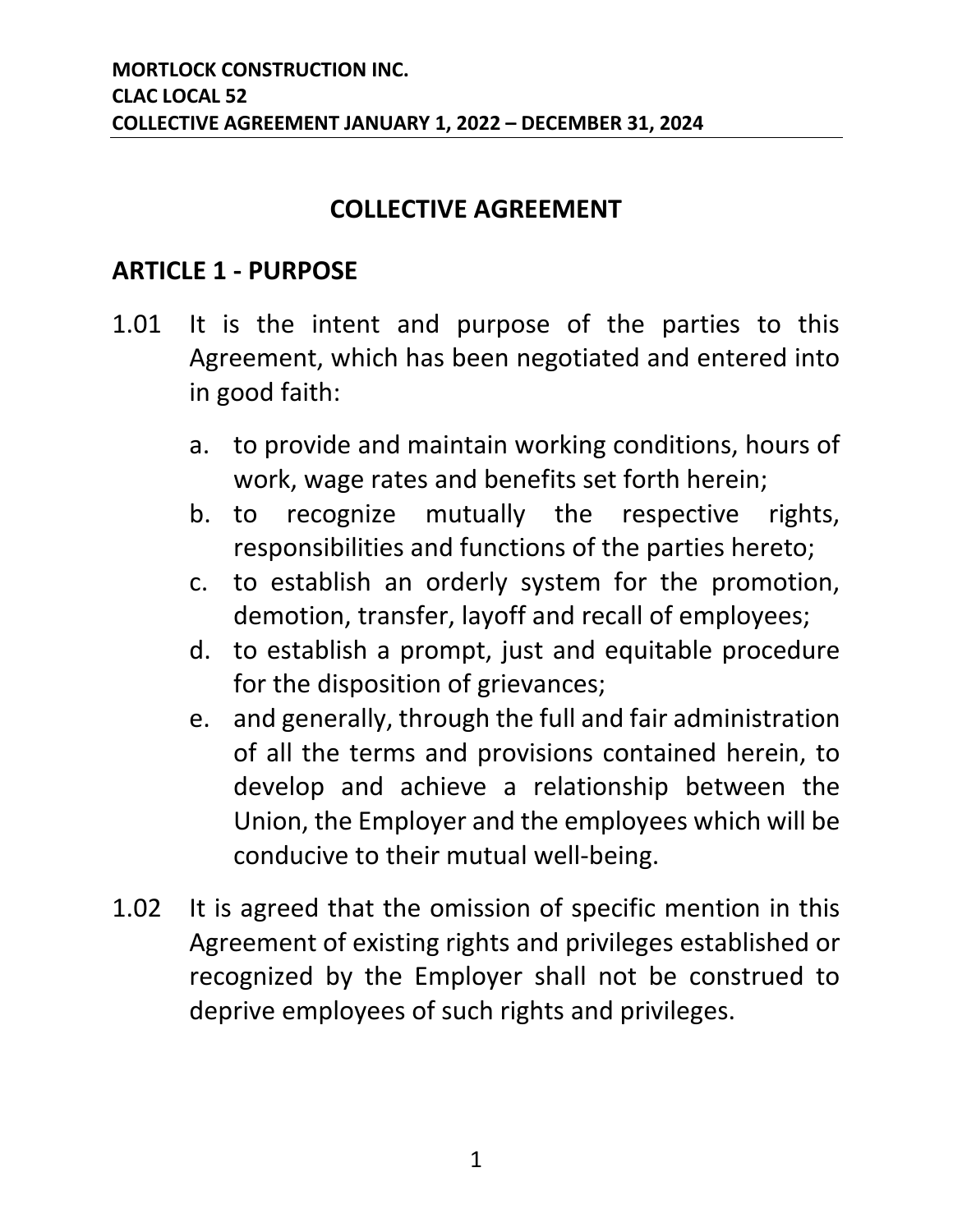#### <span id="page-5-0"></span>**ARTICLE 2 - RECOGNITION**

- 2.01 The Employer recognizes the Union as the sole bargaining agent of all employees working in the Province of Ontario, save and except supervisors, persons above the rank of supervisor, and office staff.
- 2.02 It is agreed by the parties that there shall be no revision, amendment or alteration of the bargaining unit as defined herein or of any of the terms and provisions of this Agreement, save and except by the mutual agreement in writing of the parties hereto. Without limiting the generality of the foregoing, no classification of work or jobs may be removed from the bargaining unit except by the mutual agreement in writing of the parties.
- 2.03 The Employer agrees that the duly appointed representatives of the Union are authorized to act on behalf of the Union for the purpose of supervising, administering and negotiating the terms and conditions of this Agreement and all matters related thereto.

#### <span id="page-5-1"></span>**ARTICLE 3 - MANAGEMENT RIGHTS**

- 3.01 The Union acknowledges that it is the function of the Employer:
	- a. to manage the enterprise, including the scheduling of work and the control of materials;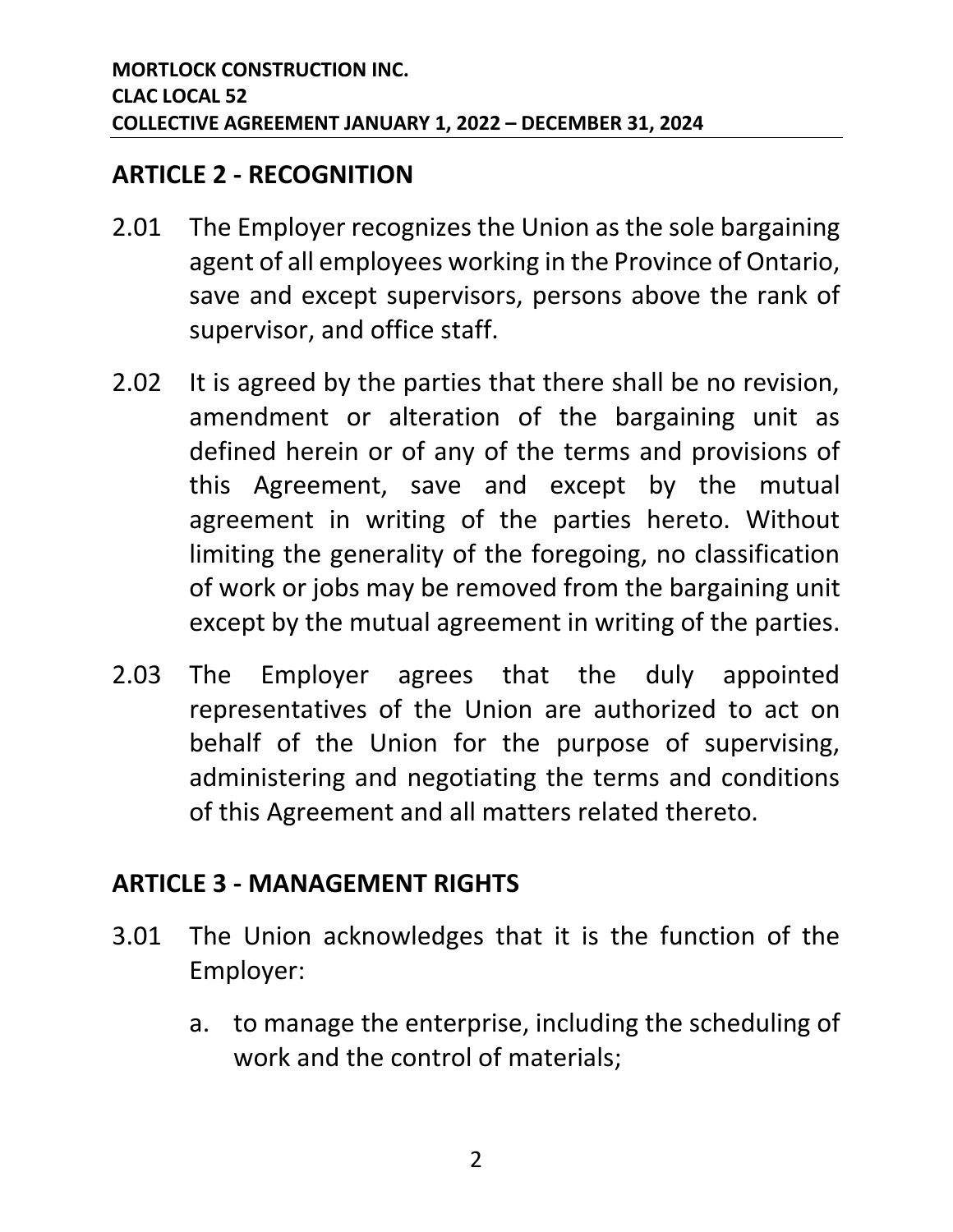- b. to maintain order, discipline and efficiency, and to make, alter and amend rules of conduct and procedure for employees, provided such rules are reasonable and consistent with the purpose and terms of this Agreement and are administered in a fair manner;
- c. to hire, direct, transfer, promote, demote, lay off, suspend and discharge, provided that such actions are consistent with the purpose and terms of this Agreement and provided that a claim by any employee that he has been disciplined or discharged without just cause will be subject to the grievance procedure outlined below.
- 3.02 The Employer may subcontract out work where:
	- a. he does not possess the necessary facilities or equipment;
	- b. he does not have and/or cannot acquire the required manpower;
	- c. he cannot perform the work in a manner that is competitive in terms of cost, quality and within projected time limits.

Work normally performed by members of the bargaining unit will not be subcontracted out if employees qualified to do the work are on layoff, or if employees qualified to do the work must be laid off, transferred, demoted or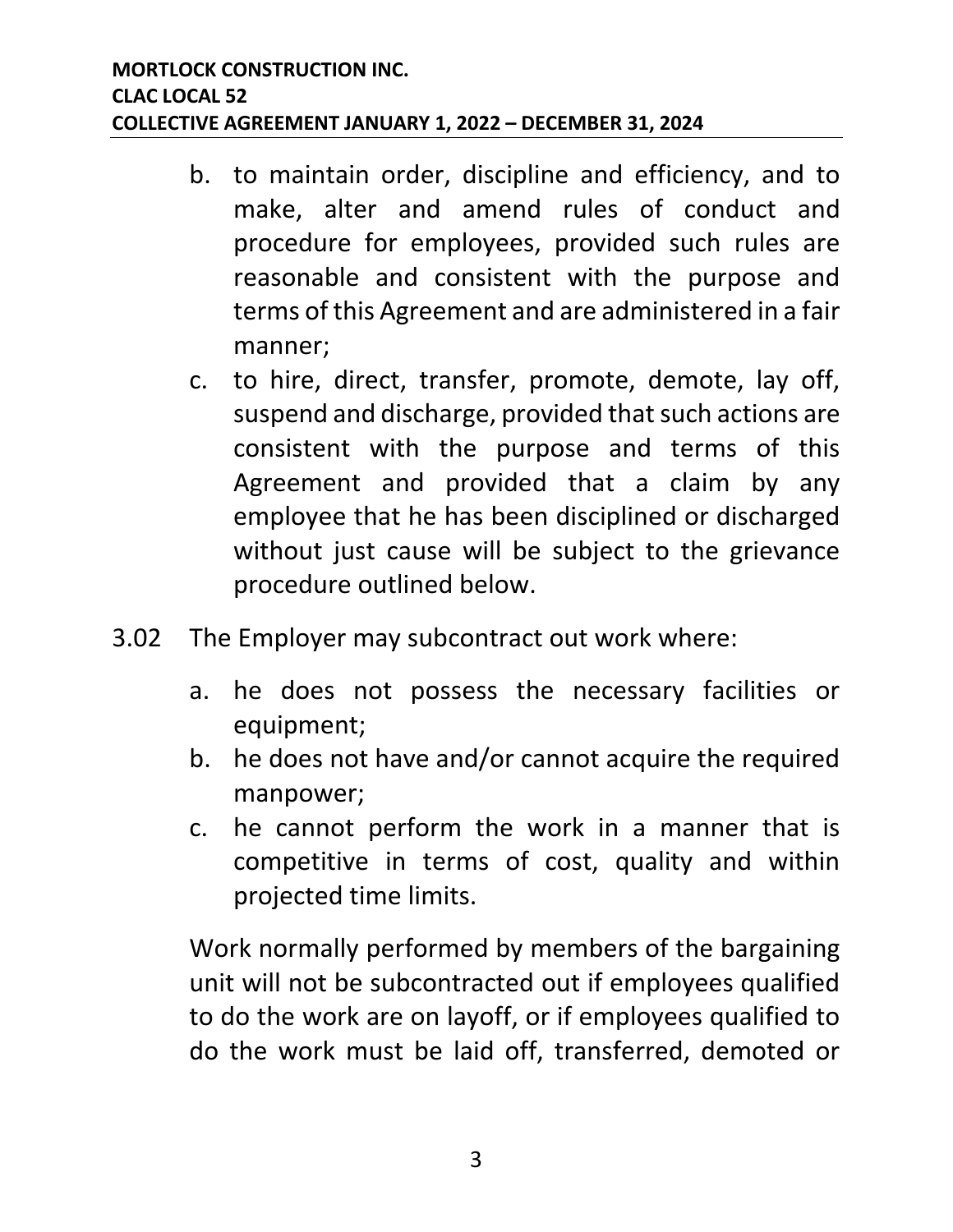discharged as the result of the subcontracting out of work.

#### <span id="page-7-0"></span>**ARTICLE 4 - UNION REPRESENTATION**

- 4.01 For the purpose of representation with the Employer, the Union shall function and be recognized as follows:
	- a. The Union has the right to appoint Stewards. The stewards are representatives of the employees in certain matters pertaining to this Agreement.
	- b. The Union Representatives are representatives of the employees in all matters pertaining to this Agreement, particularly for the purpose of processing grievances, negotiating amendments or renewals of this Agreement and of enforcing the employees' collective bargaining rights and any other rights under this Agreement and under the law.
- 4.02 The Union agrees to notify the Employer in writing of the names of its officials and the effective dates of their appointments.
- 4.03 Stewards in the employ of the Employer will not absent themselves from their work to deal with grievances without first obtaining the permission of the Employer. Permission will not be withheld unreasonably and the Employer will pay such stewards at their regular hourly rates while attending to such matters, as well as for time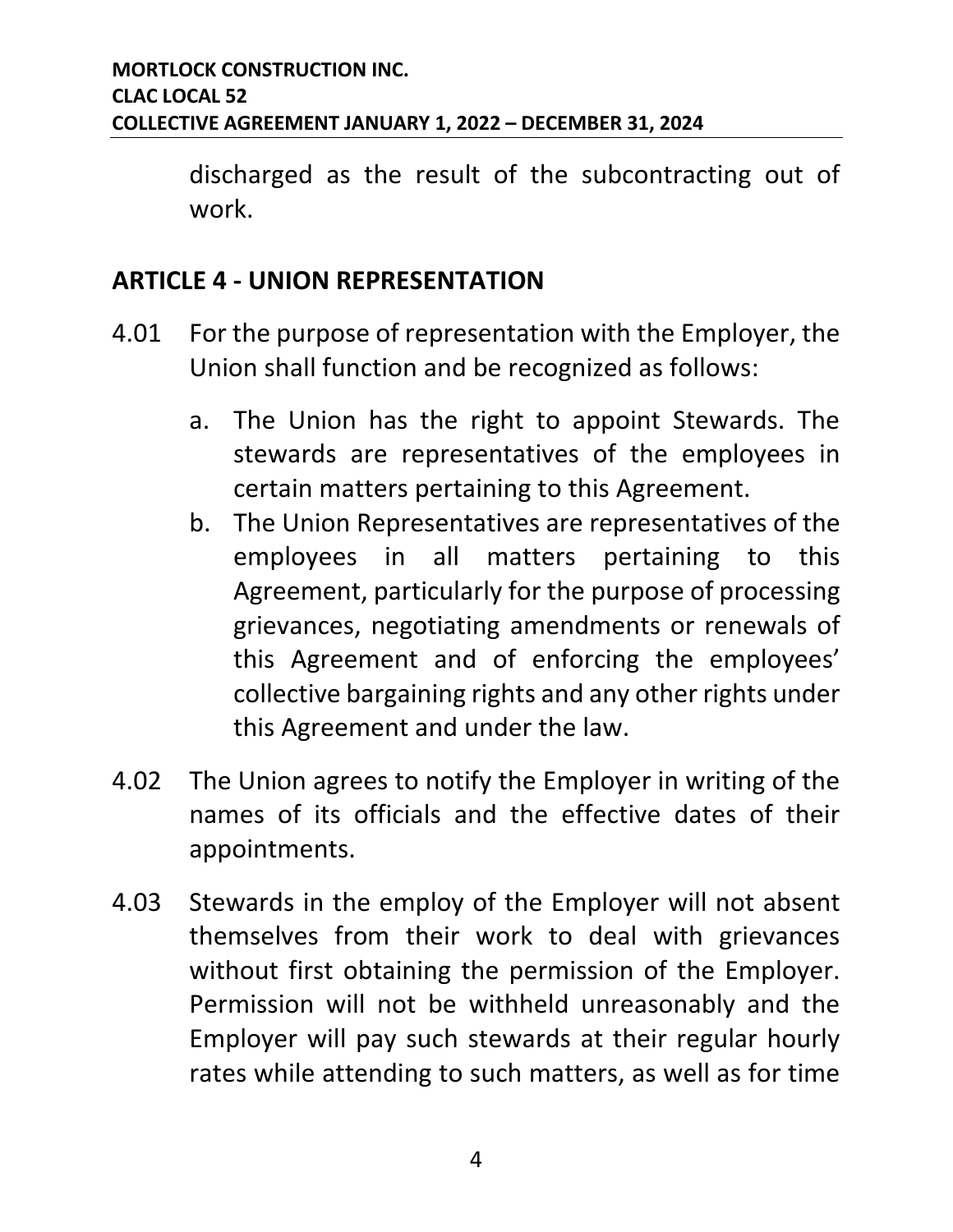spent on negotiating a collective agreement with the Employer, whenever this takes place during the regular working hours of the stewards concerned.

- 4.04 The Employer may meet periodically with his employees for the purpose of discussing any matters of mutual interest or concern to the Employer, the Union and the employees. A Union Representative may attend such meetings if that is requested by an employee.
- 4.05 There shall be no Union activity on Employer's time or on Employer's premises except that which is necessary for the processing of grievances and the administration and enforcement of this Agreement.

#### <span id="page-8-0"></span>**ARTICLE 5 - STRIKES OR LOCKOUTS**

- 5.01 During the term of this Agreement, or while negotiations for a further agreement are being held, the Union will not permit or encourage any strike, slowdown, or any stoppage of work or otherwise restrict or interfere with the Employer's operation through its members.
- 5.02 During the term of this Agreement, or while negotiations for a further agreement are being held, the Employer will not engage in any lockout of its employees or deliberately restrict or reduce the hours of work or deliberately send men home when this is not warranted by the workload.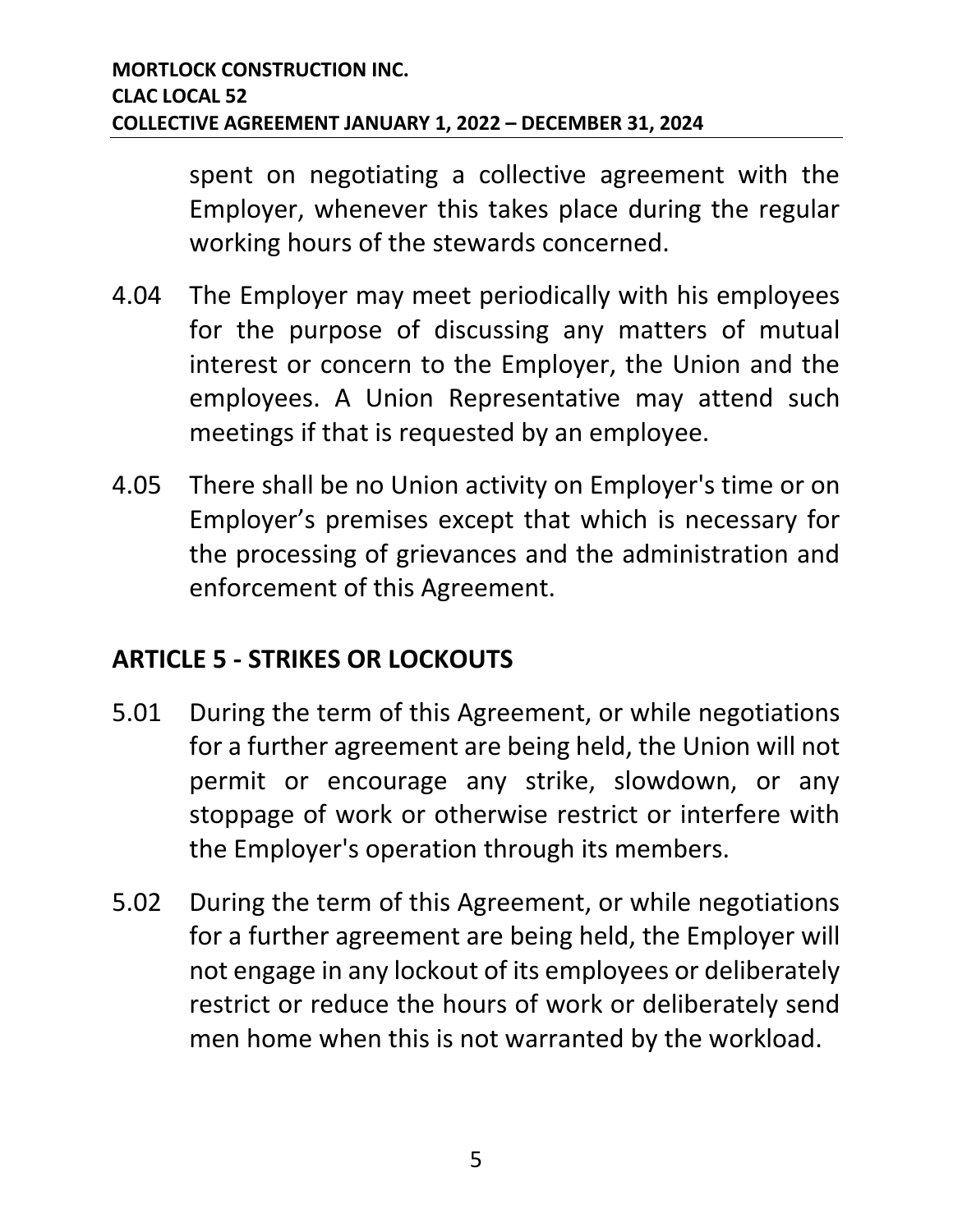#### <span id="page-9-0"></span>**ARTICLE 6 - EMPLOYMENT POLICY AND UNION MEMBERSHIP**

- 6.01 The Union and the Employer will cooperate in maintaining a desirable and competent labour force. The Employer will notify the union of manpower requirements, giving as much prior notice as possible. The union will provide a list of manpower available. The Employer may hire employees so listed or from other sources at its discretion.
- 6.02 The Employer has the right to hire new employees as needed, provided that no new employee(s) will be hired while there are available employees on layoff qualified to do the work.
- 6.03 New employees will be hired on a twenty-six (26) work week probationary period. At any time during an employee's probationary period or at the conclusion of this period, employment may be terminated for any reason (other than reasons prohibited under the laws of Ontario) and such termination shall not be subject in any manner to the grievance procedure except where required by law.
- 6.04 Probationary employees are covered by the Agreement, excepting those provisions which specifically exclude such employees.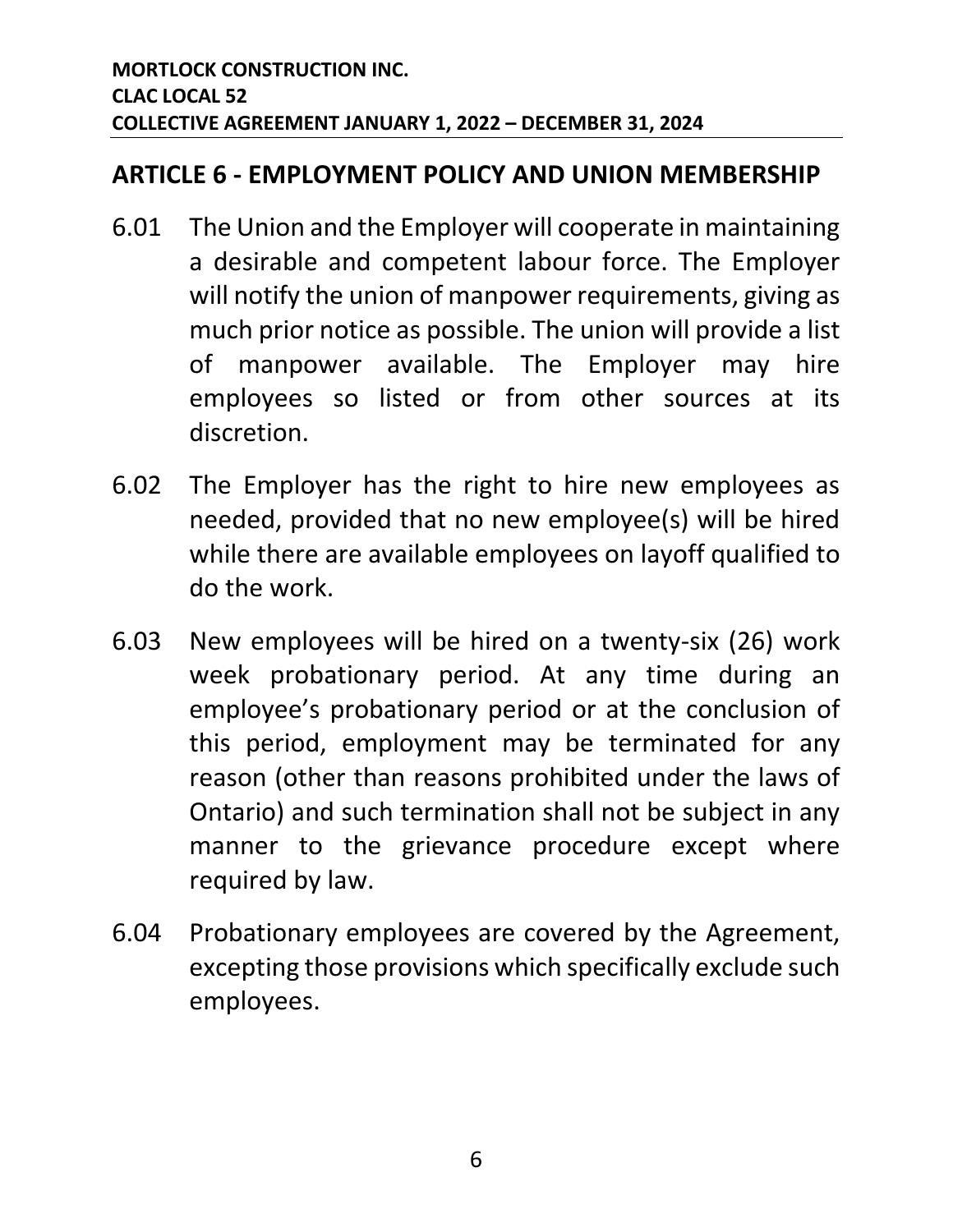#### 6.05 **Apprenticeship**

The Employer shall enter into a carpenter's apprenticeship contract with any labourer who has the required academic qualifications, provided that the required number of journeymen carpenters are employed.

Employees who enter into the carpenter's apprenticeship program shall be paid the labourer's rate, until his progression through the apprenticeship wage ratios shall entitle him to a wage rate higher than the labourers rate.

Employees classified as labourers, who wish to be considered for apprenticeship, shall first make such a request to the Union. The Union shall forward a request to the Employer, provided that the request is signed by the labourer, and the Union Representative. The company agrees to provide a written response within one (1) week of receipt of such application.

6.06 Neither the Employer nor the Union will compel employees to join the Union. The Employer will not discriminate against any employees because of Union membership or lack of it, and will inform all new employees of the contractual relationship between the Employer and the Union. Before commencing work, any new employee will be referred by the Employer to a steward or a Union Representative in order to give such steward or Union Representative an opportunity to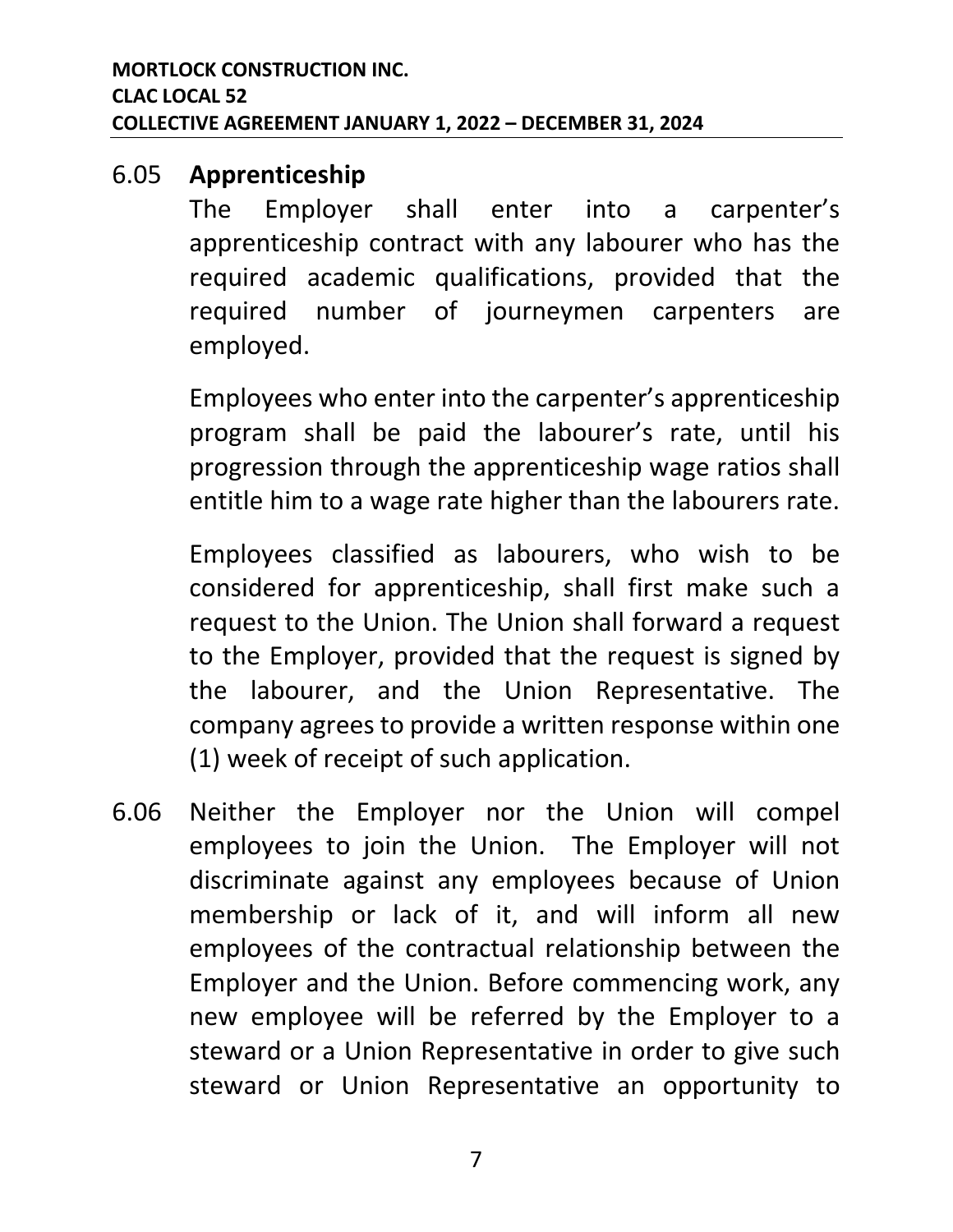describe the Union's purposes and representation policies to such new employees.

6.07 The Union agrees that it will make membership in the Union available to all employees covered by this Agreement on the same terms and conditions as are applicable to other members of the Union. It is agreed that the terms of this Agreement shall not apply to summer students.

#### <span id="page-11-0"></span>**ARTICLE 7 - UNION DUES, REMITTANCES AND DATA COLLECTION**

- 7.01 The Employer shall deduct from each employee, from the commencement of employment, an amount equal to Union dues as set by the National Convention of the Union and as described within the Dues Directive that it issues. The Employer is also authorized to deduct any administration dues owed to the Union by an employee upon hire.
- 7.02 The total amount(s) deducted on behalf of the Union will be remitted by the Employer to the Union by the fifteenth (15th) day of each month following the month for which the monies were deducted, together with an itemized list of the employees for whom the deductions are made and the amount remitted for each.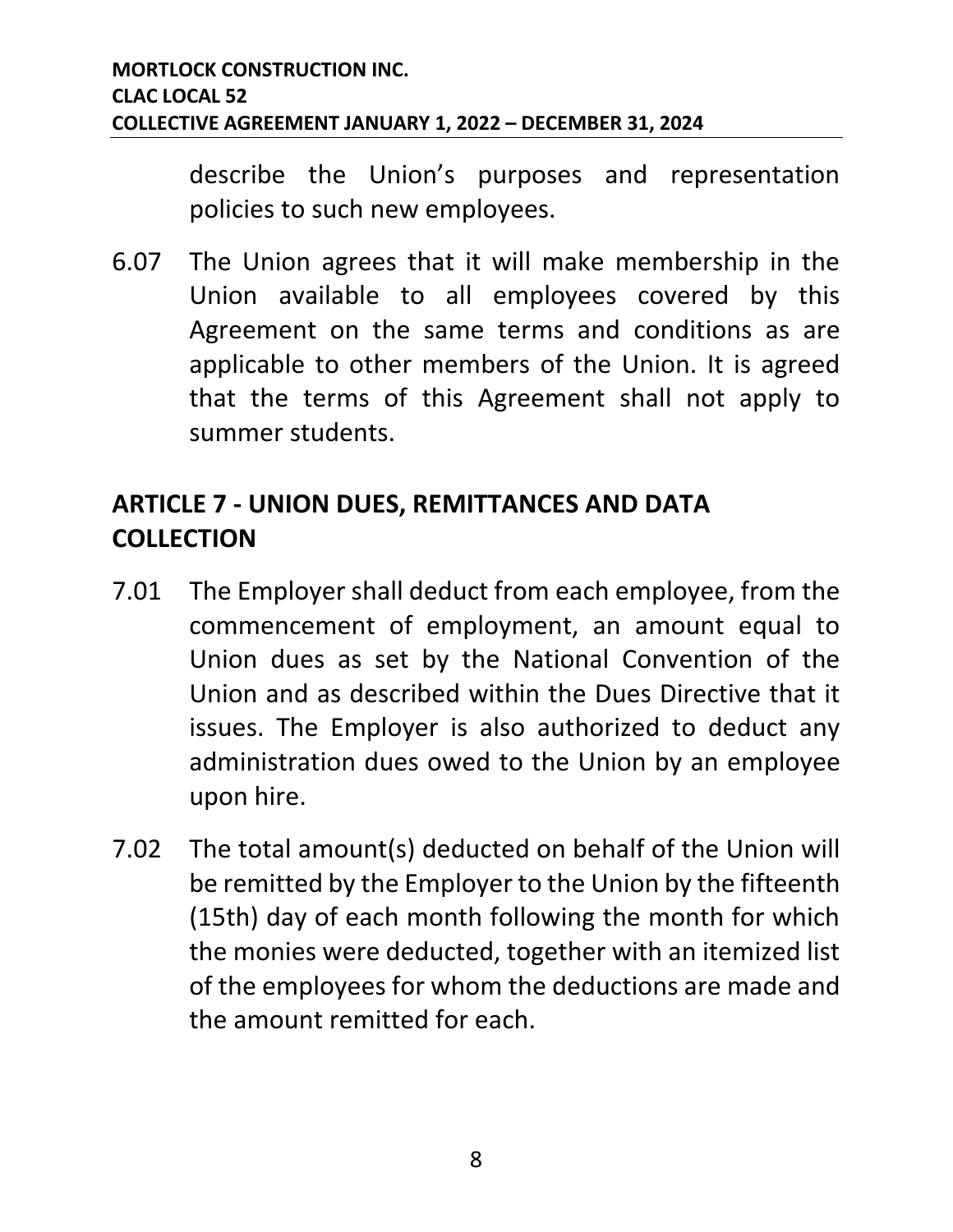- 7.03 The Union and the employees agree that the Employer will be saved harmless for all deductions and payments so made.
- 7.04 The Employer shall remit dues electronically, on a form prescribed by the Union and shall include on such remittances the following information for each employee:
	- a. first, middle and last name;
	- b. rate of hourly pay;
	- c. any hourly premiums;
	- d. gross earnings;
	- e. total regular and overtime hours worked in the month for which such deductions are made. If an employee earned both 1 ½ and double time overtime premiums, these hours shall be recorded separately;
	- f. dues deducted and remitted on behalf of the employee as may be prescribed by the Union;
	- g. contributions on behalf of the employees and any deductions from and remitted for an employee as may be prescribed by this Agreement;
	- h. social insurance number; and,
	- i. date of birth.
- 7.05 When the Employer hires a new employee, the Employer shall also include on the next remittance, the following information: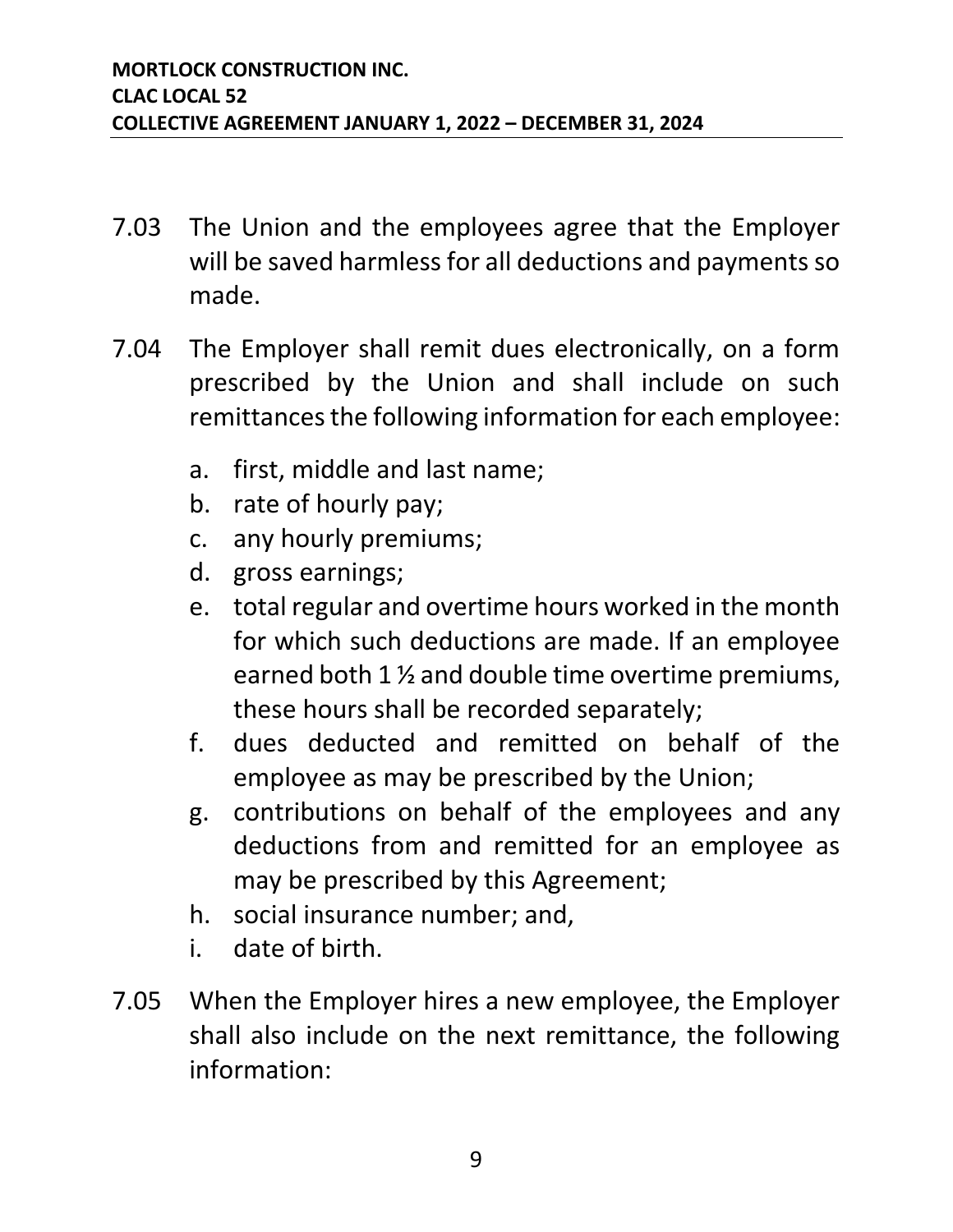- a. complete mailing address;
- b. e-mail address;
- c. primary telephone;
- d. date of hire;
- e. classification, including trade certificate number and apprenticeship level or year.
- 7.06 The Employer shall also record on a remittance any of the following changes in employment status:
	- a. Change in classification, level or apprenticeship year; or
	- b. Job end date (for temporary, or permanent separation).
- 7.07 All contributions and deductions pursuant to Article 14 Pension shall be remitted together with and in the manner described for the Union dues, as set out here in Article 7.
- 7.08 Neither the Employer nor the Union will compel employees to become members of the Union. The Employer will not discriminate against employees because of the Union membership or lack thereof, and it will inform all new employees of the contractual relationship with the Union.
- 7.09 Employees who cannot support the Union with their dues for reasons of conscience, as determined by the Union's internal guidelines of what constitutes a conscientious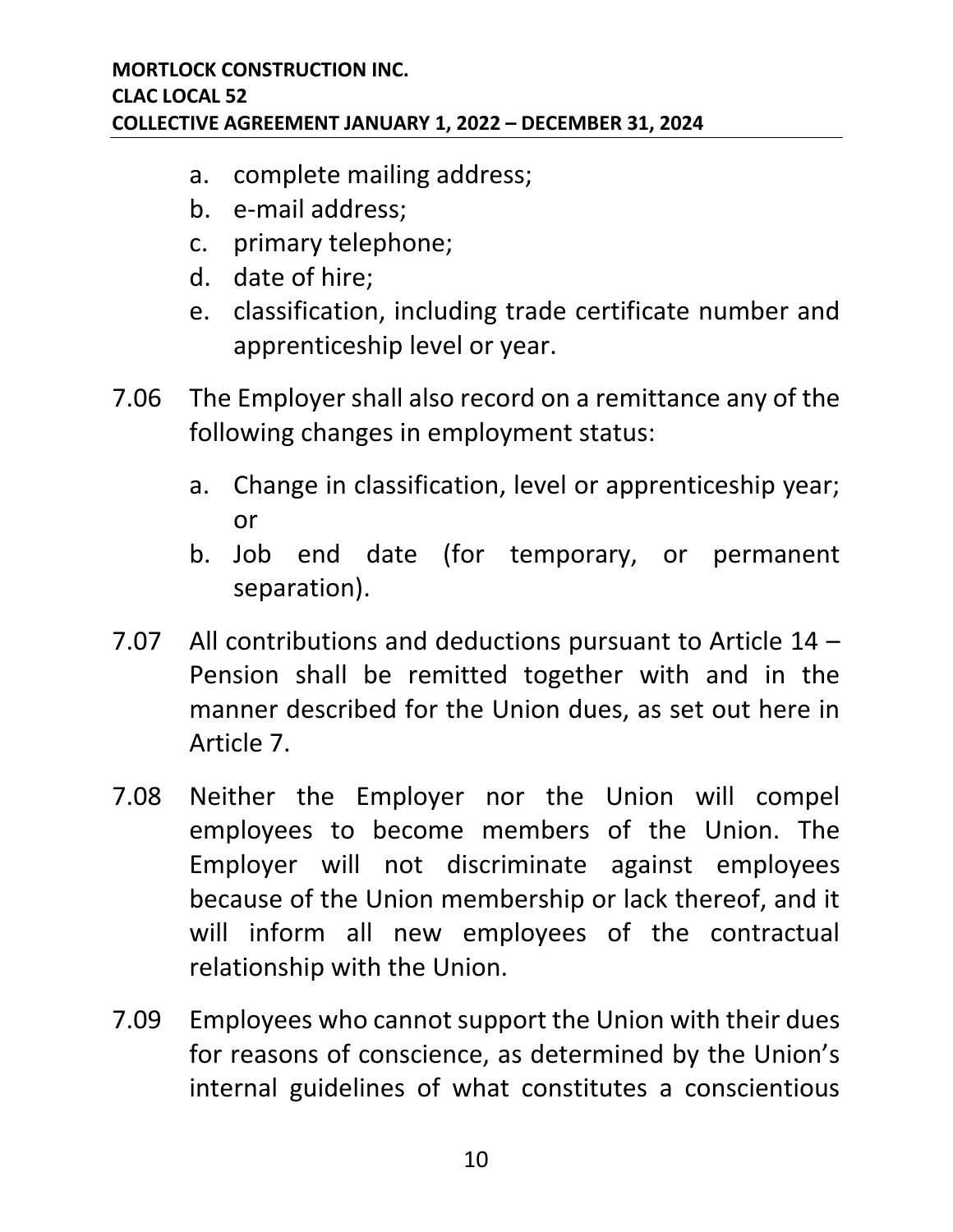objection, may apply to the Union, in writing, to have their dues redirected. Such application shall outline the nature of the conscientious objection.

#### <span id="page-14-0"></span>**ARTICLE 8 - WAGES AND RATES OF PAY**

- 8.01 Wage schedules applicable to various job classifications are as set forth on Schedule "A" attached hereto and made part hereof.
- 8.02 Additional classifications may be established only by mutual agreement between the Employer and the Union during the term of this Agreement and the rates for same shall be subject to negotiation between the Employer and the Union.
- 8.03 The Employer agrees to pay three (3) hours wages in the event that an employee who reports for work in the usual manner is prevented from starting work due to any cause not within his control, except inclement weather.
- 8.04 When due to inclement weather the work has to be stopped, the Employer agrees to continue payment at the employees' regular hourly rates, until the foreperson on the job advises the employees to go home. It is understood that in the event there is no foreperson on the project, the employees will go home whenever work cannot proceed due to inclement weather.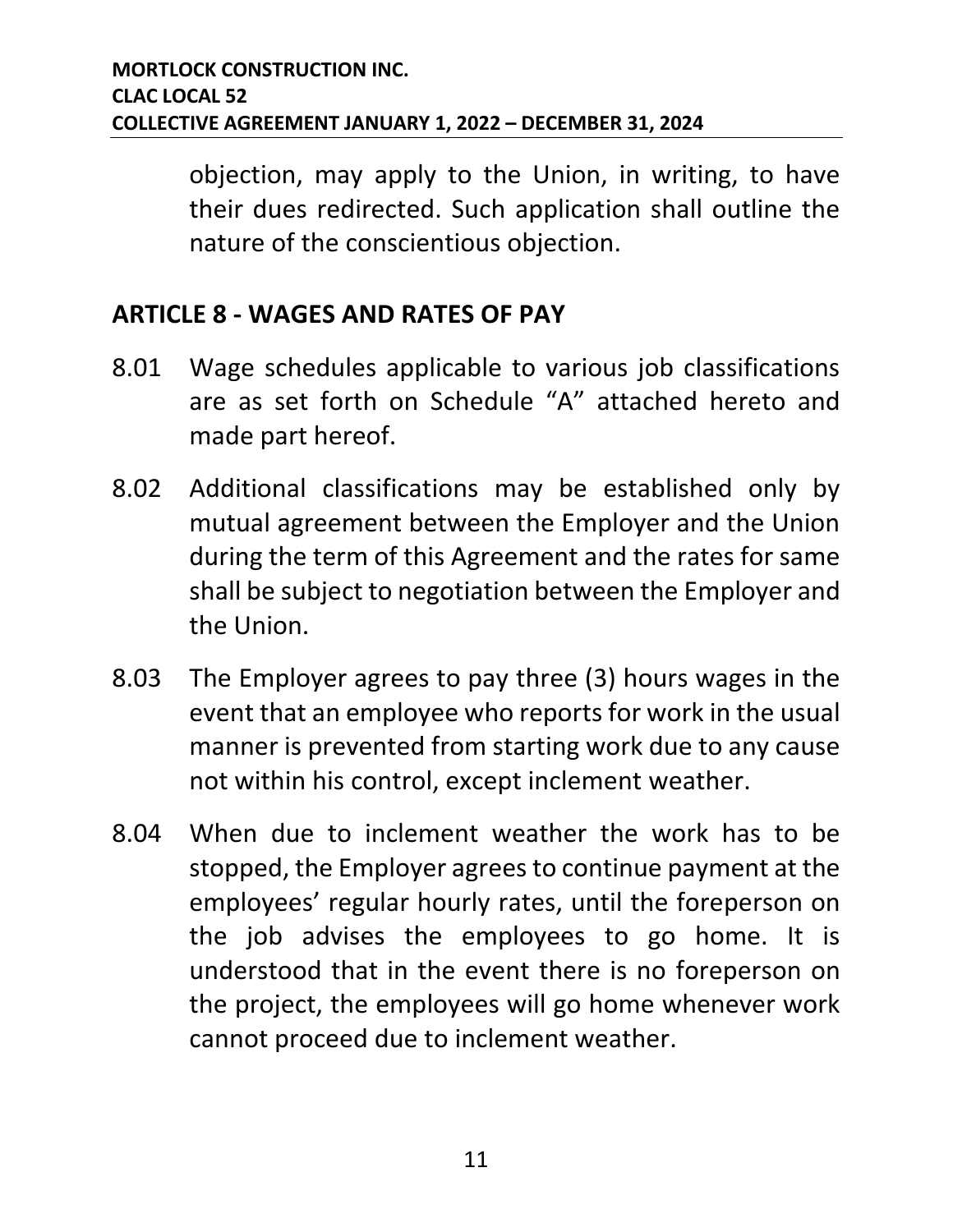- 8.05 If the Employer bids on a job, the specifications of which call for the employment of some local labour, or the paying of prevailing rates of pay, or both, representatives of the owner of the project, of the Employer and of the Union shall meet to make a decision in regard to the employment of such labour or in regard to the prevailing rates to be paid, or both.
- 8.06 The employees shall be paid weekly by direct deposit.

#### <span id="page-15-0"></span>**ARTICLE 9 - HOURS OF WORK AND OVERTIME**

- 9.01 There shall be two (2) paid breaks of fifteen (15) minutes on each shift; one (1) in the first half of the shift and one (1) in the second half of the shift. Break time is to commence from the stoppage of work and to end when work recommences.
- 9.02 Employees are expected to work forty (40) hours per week. When overtime is approved by management and is in excess of forty-two (42) hours per week it shall be paid at the rate of one and one-half times  $(1 \frac{1}{2} x)$  the regular rate for all such work performed.
- 9.03 There shall be no regular work done on Sunday. If extraordinary circumstances necessitate work on Sunday, and only if mutually agreed on, time worked shall be paid at the rate of double (2x) the regular rate of pay for such hours, irrespective of weekly hours.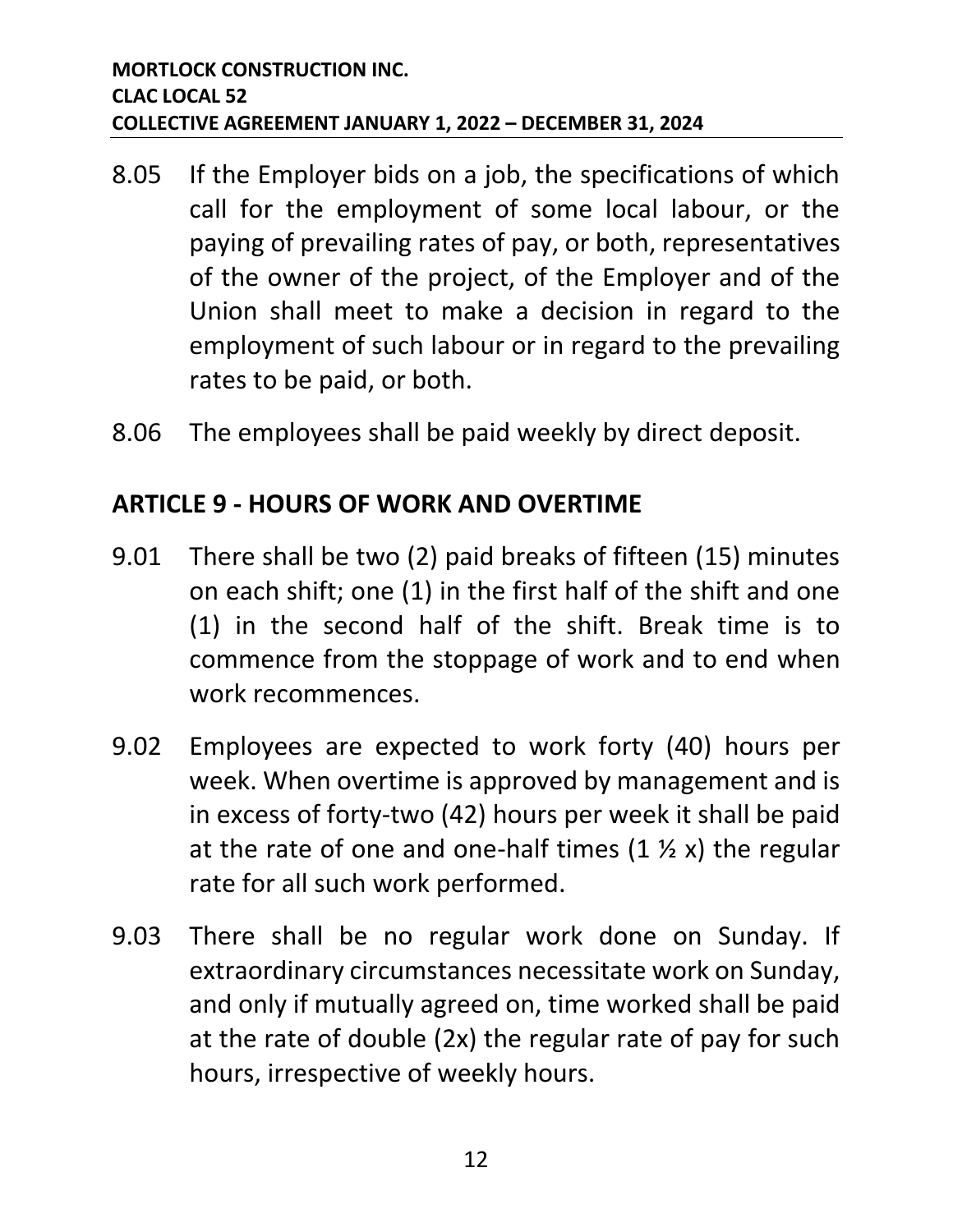- 9.04 Employees who work on evening shift starting at 3:30 p.m. or thereafter and ending prior to the start of the next regular day shift shall be paid a shift premium of one dollar and fifty cents (\$1.50) per hour worked.
- 9.05 When Employees are required to meet at the Employer's shop at the beginning of their shift, they shall be paid from the time they are required to meet at the Employer's shop until the end of their shift. If an employee is required to return to the Employer's shop at the end of their shift, they shall be paid for the time spent at the shop.

#### <span id="page-16-0"></span>**ARTICLE 10 - VACATIONS**

- 10.01 Employees shall be entitled to receive an amount equal to six percent (6%) of their total annual gross earnings in vacation pay. It is further agreed that the Employer will forward to each employee his accumulated vacation pay twice a year, once during the third week of May and once during the third week of November. There are not exceptions on the release date of the vacation pay.
- 10.02 The Employer will grant vacations at the times requested in the vacation seasons or periods, provided that vacations shall be staggered in such a way that the normal business operations will continue unhindered.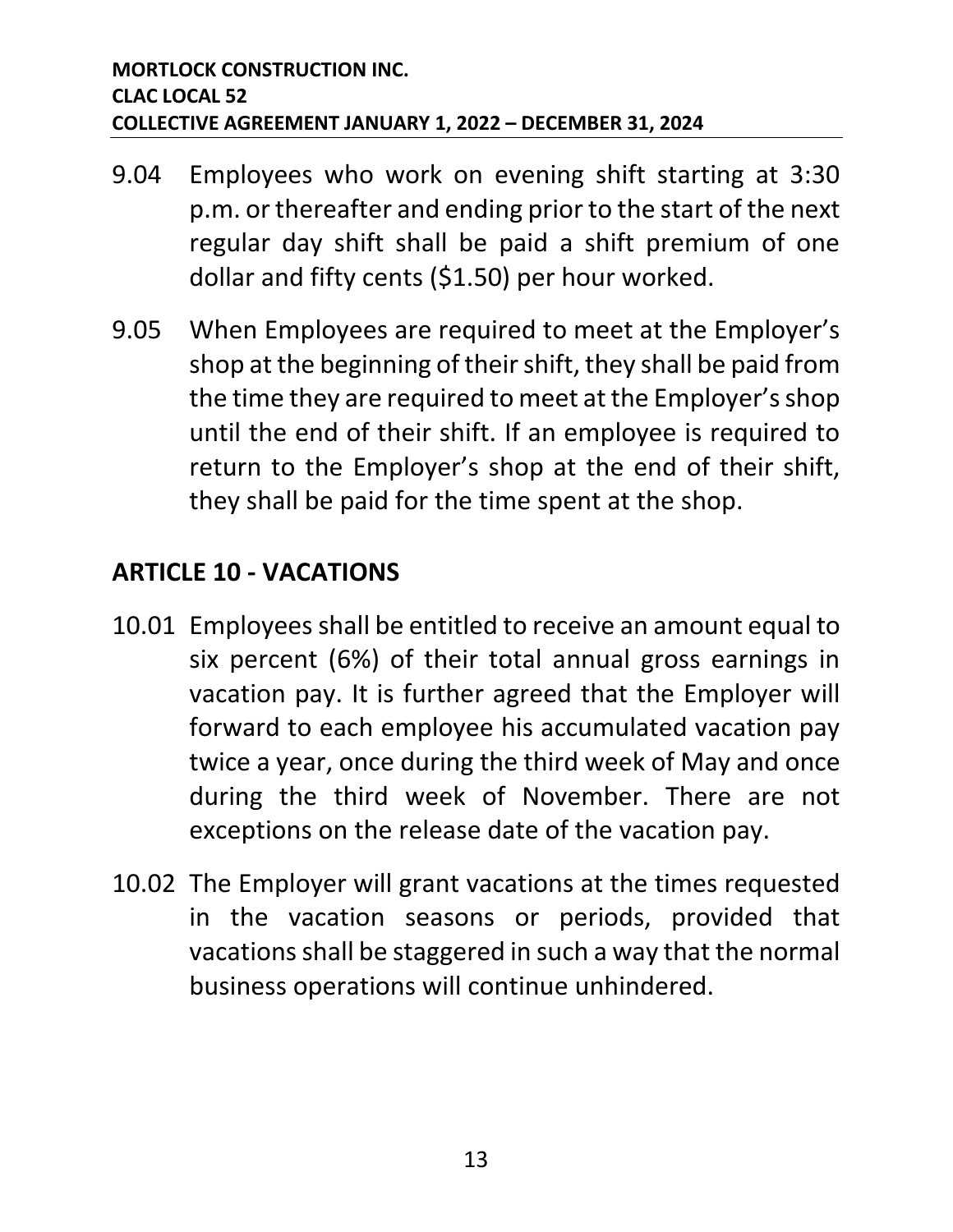#### <span id="page-17-0"></span>**ARTICLE 11 - STATUTORY HOLIDAYS**

11.01 The Employer agrees to pay at regular rates of pay for eight (8) hours for the following ten (10) holidays, regardless of when they occur:

> New Year's Day, Family Day, Good Friday, Victoria Day, Canada Day, Civic Holiday, Labour Day, Thanksgiving Day, Christmas Day and Boxing Day.

- 11.02 Any work that has to be performed on the above-mentioned holidays shall be paid at the rate of one and one-half times  $(1 \frac{1}{2}x)$  the regular rate in addition to the holiday pay.
- 11.03 When one of the above-mentioned holidays falls on a Saturday or a Sunday, the day proclaimed shall be the day observed. If no other day is proclaimed, the employees shall be paid for the holiday in accordance with the conditions outlined in Article 11.01.
- 11.04 Should any paid holiday fall during the vacation period of an employee, he shall be paid for such holiday at the regular rate for eight (8) hours, in addition to his vacation pay.
- 11.05 For the purpose of calculating overtime, the paid holiday shall be considered as time worked.
- 11.06 The Employer shall provide employees with a written notice of its intention to substitute a regular work day for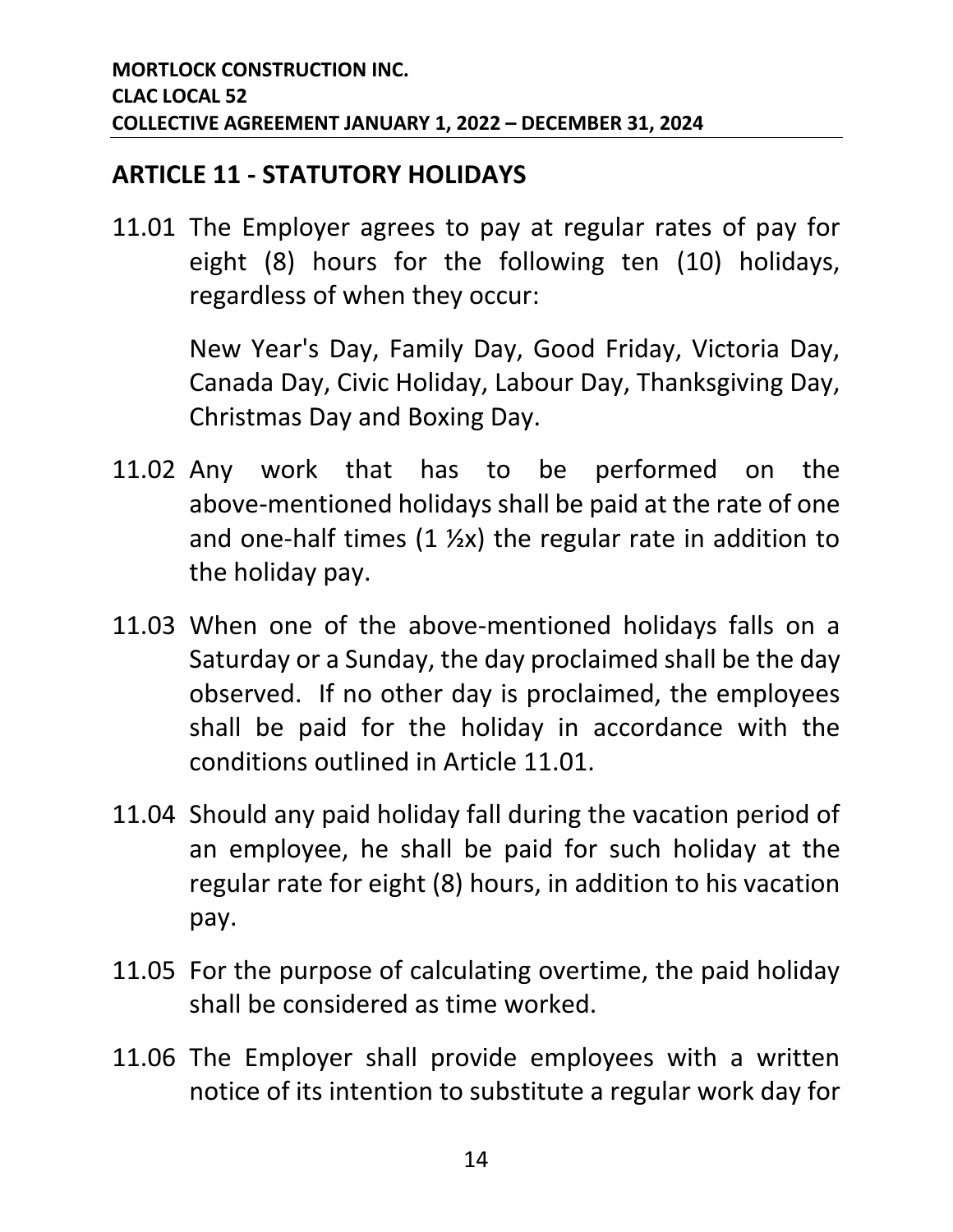a holiday listed in Article 10.01 in accordance with the *Employment Standards Act*.

#### <span id="page-18-0"></span>**ARTICLE 12 - SENIORITY AND LAYOFFS**

- 12.01
- a. Seniority of employees shall be recognized within their respective trade and job classifications as per Schedule A. New employees shall be placed on the seniority list upon completion of their probationary period and their respective seniority shall be dated back to the date of beginning of employment.
- b. Employees who enter into a carpenter's apprenticeship contract with the Employer shall have their date of hire seniority recognized in the Labourer classification.
- 12.02 Seniority lists, the accuracy of which have been agreed to on behalf of the Union in writing, shall be maintained at all times by the Employer and shall be available to the Union for inspection to the extent reasonably necessary for the Union to ascertain the seniority status of an employee within its jurisdiction.
- 12.03 Seniority rights shall cease for any employee who:
	- 1. voluntarily quits the employ of the Employer;
	- 2. is discharged and such discharge is not reversed through the grievance procedure;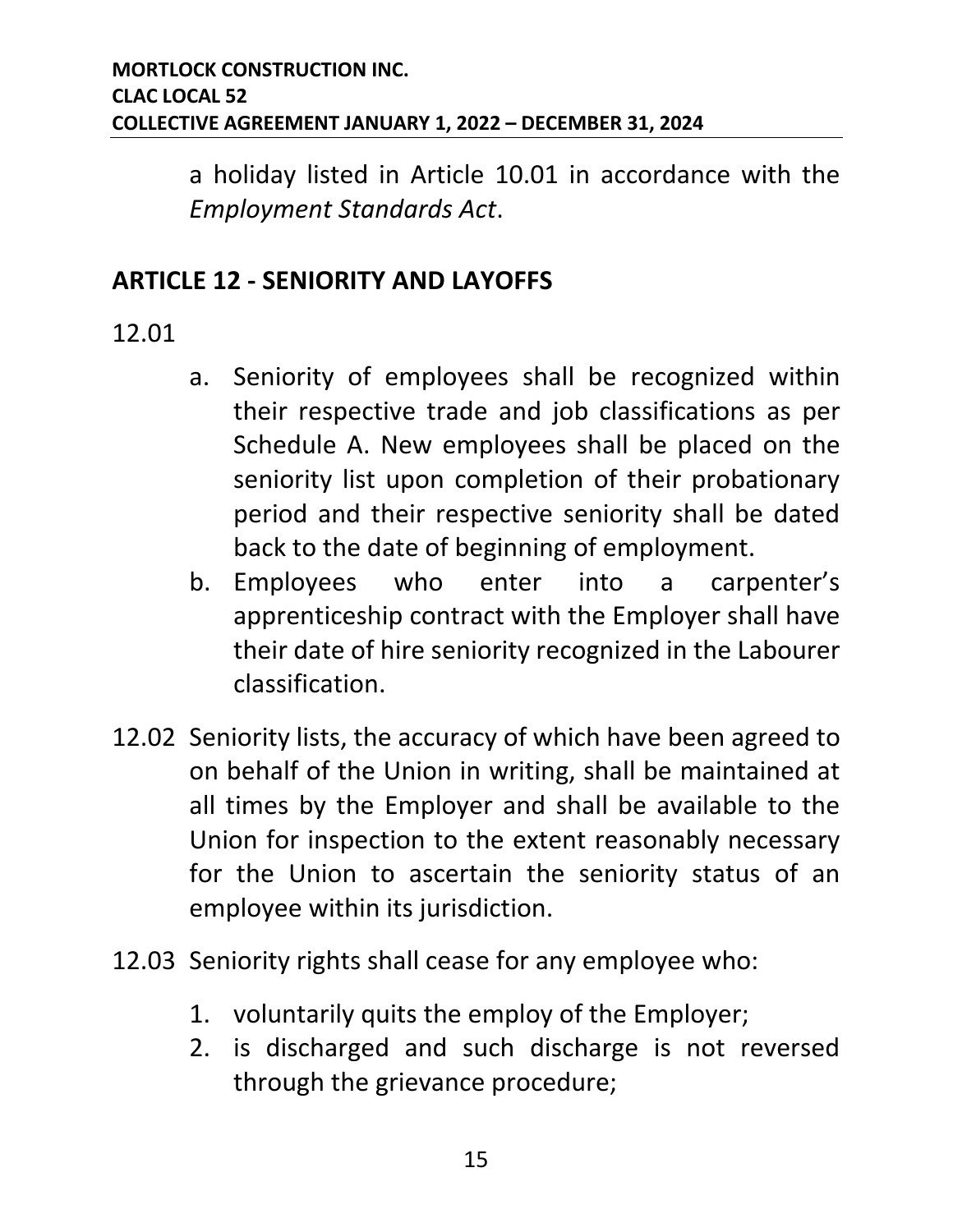- 3. fails to report on the first day following the expiration of a leave of absence, unless he has a justifiable reason;
- 4. is laid off for a continuous period of more than ten (10) consecutive weeks. However, if an employee is called back at any time within twenty-six (26) consecutive weeks following the layoff, his seniority rights and all benefits that pertain to seniority shall continue as if he/she had not been laid off.
- 12.04 In case of layoffs, the Employer will give such recognition to the seniority standings of the employees within the same job classification, if the qualifications, skills and abilities required and work ethic of the employees are substantially equal. If all abilities are substantially equal then the rule shall prevail that the employee having most seniority shall be laid off last and recalled first.
- 12.05 The Employer shall give one (1) week's notice of layoff, when possible.
- 12.06 Any appeal in regard to a layoff must be taken up under the first step of the grievance procedure hereinafter set forth within five (5) workdays after the layoff took place.
- 12.07 Any employee laid off and recalled to work must return within four (4) workday when unemployed and within seven (7) workdays when employed elsewhere after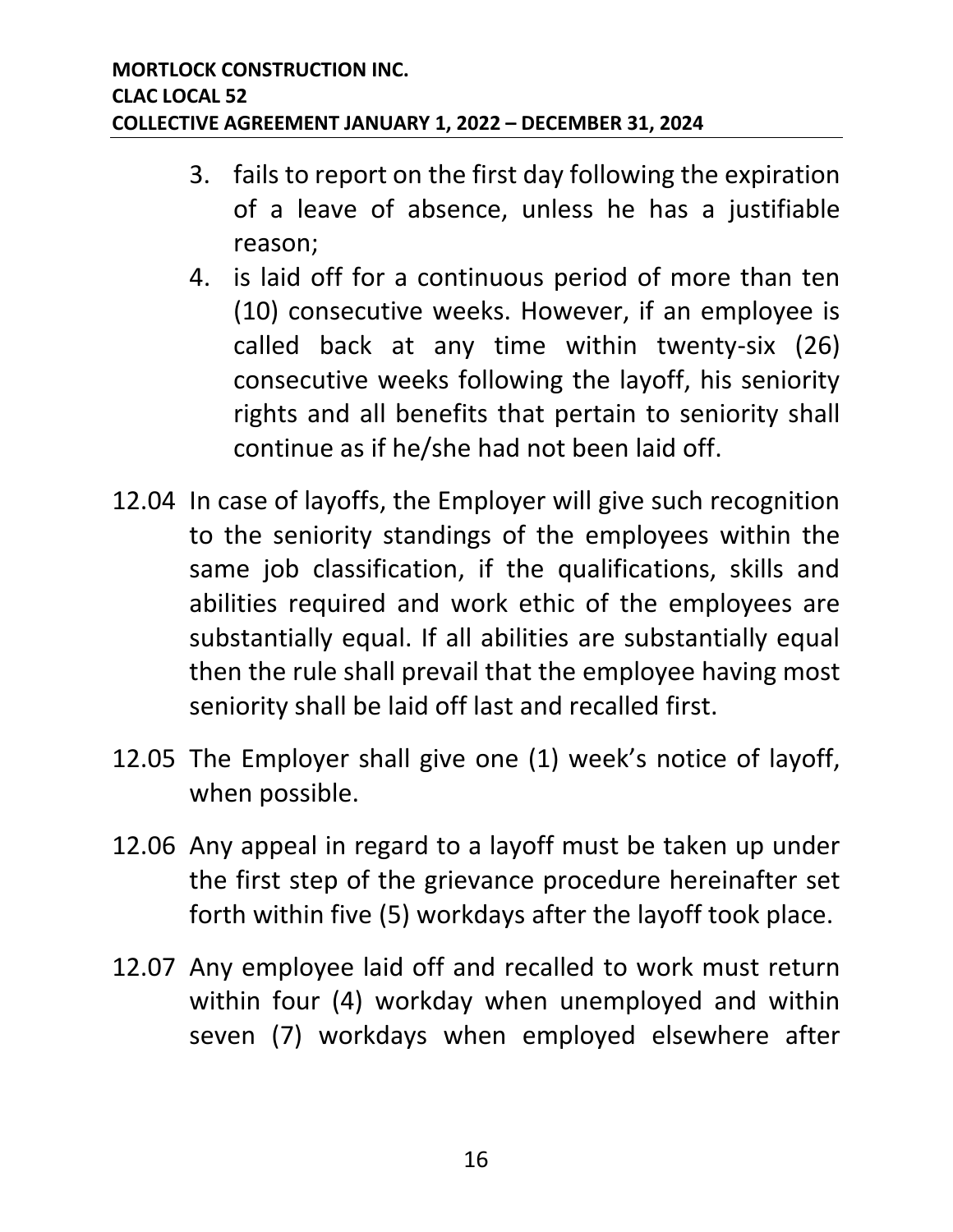being recalled, or make definite arrangements with the Employer to return.

#### <span id="page-20-0"></span>**ARTICLE 13 - HEALTH INSURANCE**

- 13.01 In order to protect the employees' families from the financial hazards of illness and accidents, the Employer agrees to contribute the percentages set forth below to the premium cost of a group insurance plan consisting of \$25,000 life insurance per employee, a drug plan with one hundred percent (100%) reimbursement after a five dollar (\$5.00) dispensing fee for the cost of prescription drugs for employee and dependents, a basic dental plan providing one hundred percent (100%) reimbursement after an annual deductible of fifty dollars (\$50.00) per single coverage and one hundred dollars (\$100.00) per family coverage at the ever current ODA fee schedule, and an extended health package, with an annual deductible of fifty dollars (\$50.00) per single coverage and one hundred dollars (\$100.00) per family coverage, and a vision care plan providing payment of two hundred dollars (\$200.00) total in each twenty-four (24) month period toward the cost of eye-glasses and eye-exams, for employees and their dependents.
- 13.02 The percentages contributed by the Employer to the plan mentioned in Article 13.01 will be as follows: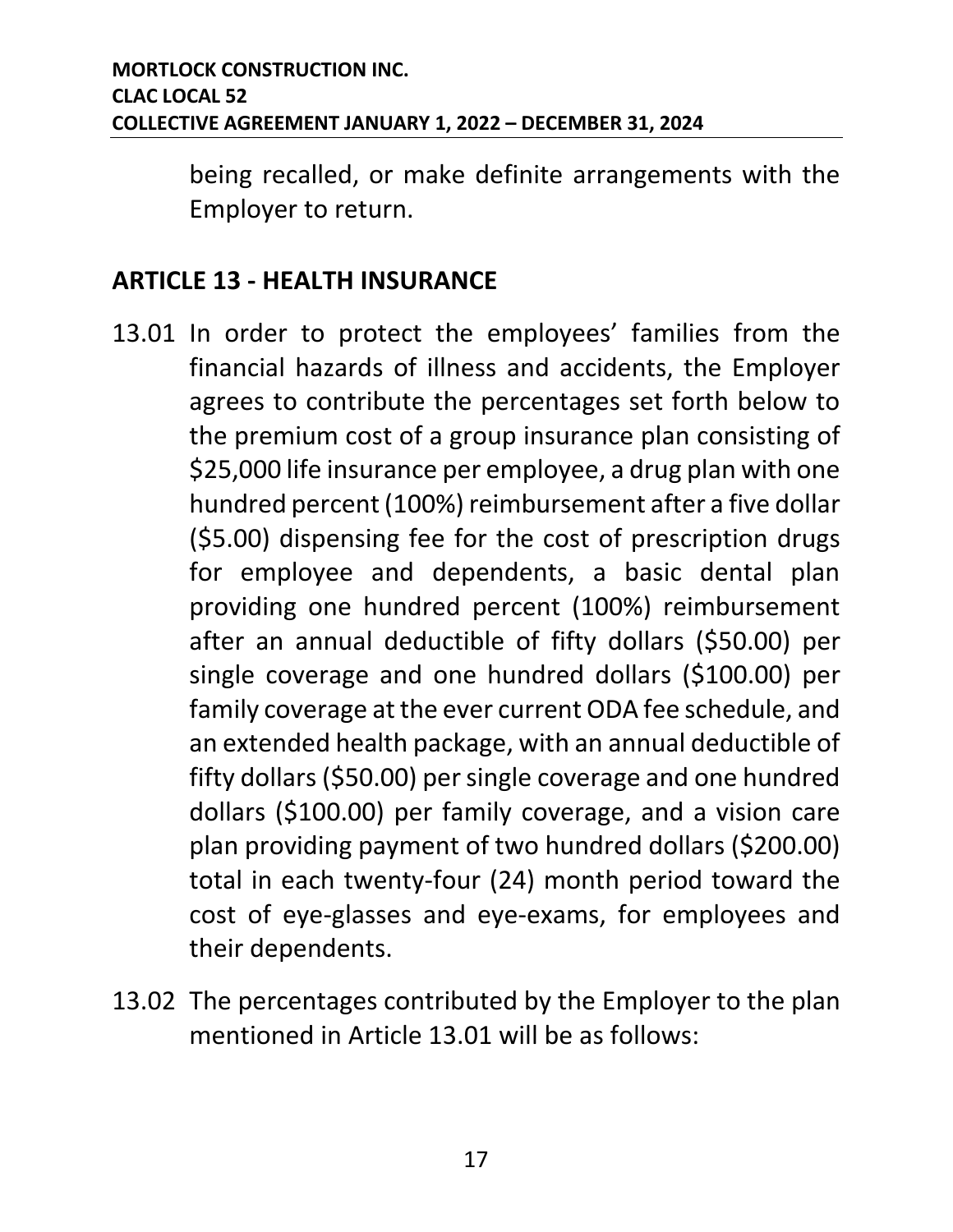- a. fifty percent (50%) if employees have completed six (6) months, but less than two (2) years of service with the Employer;
- b. one hundred percent (100%) if employees have completed two (2) or more years of service with the Employer.
- 13.03 The Employer shall provide for all employees who have completed at least six (6) months of employment, a Long-Term Disability Plan, with one hundred percent (100%) of the premium costs to be contributed by the employee(s).
- 13.04 The Employer shall continue to pay the benefit plan premiums for employees on layoff, at the percentages outlined in Article 12.02 and 12.03, for at least two (2) months following the month in which the employee(s) were laid off.

#### <span id="page-21-0"></span>**ARTICLE 14 - PENSION**

- 14.01 The CLAC Pension Plan ("the Plan"), a defined contribution pension plan, is registered with the Canada Revenue Agency. The Plan applies to all employees covered by this Agreement.
- 14.02 New employees will join the Plan when they have completed six (6) months of service.
- 14.03 The Employer shall remit to the Union, for each eligible employee, an Employer contribution as indicated in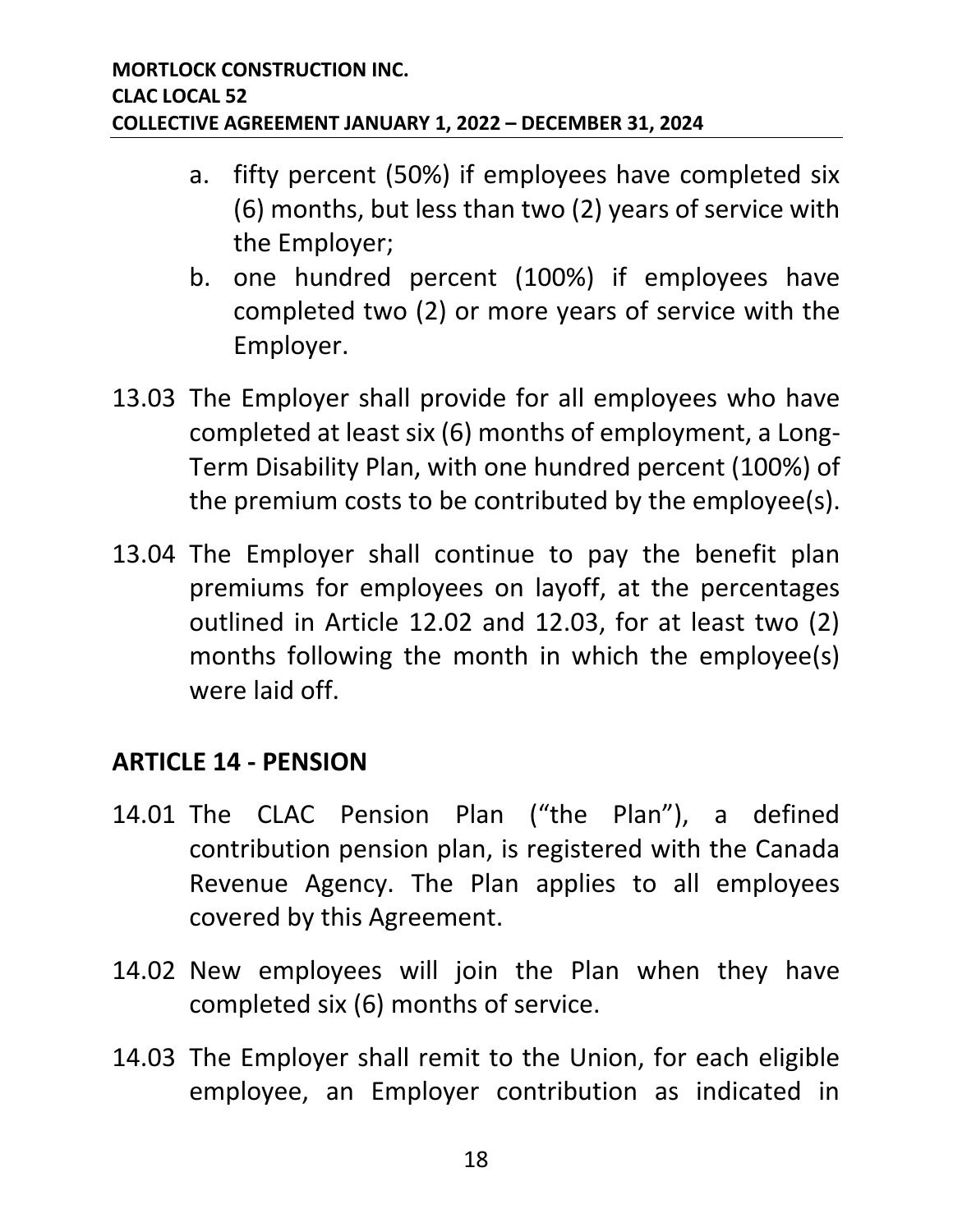Schedule "A". Employer contributions will vest in accordance with the rules of the Plan.

- 14.04 The Employer's contributions to the Plan will be nonrefundable to the Employer once received by the Union and will vest immediately in the employee on whose behalf the deposit was made.
- 14.05 The Employer agrees to deduct, by way of payroll deduction, and remit to the Union, additional voluntary employee pension contributions which are above and beyond those contributions outlined above. Employees must request such deductions by submitting a form provided by the Union to the Employer. The Employer will send a copy of the completed form to the Union along with the next remittance which includes such voluntary contributions.
- 14.06 The total amount of pension contributions remitted by the Employer, on an employee's behalf, cannot exceed the annual maximum money purchase outlined by the Canada Revenue Agency. The Employer has no obligation to monitor the employee's contribution made outside the employment relationship. For greater clarity, if employees exceed the annual maximum money purchase limit as a result of contributions made outside the employment relationship, the Employer shall not be liable for any tax consequence imposed on the employee by the Canadian Revenue Agency.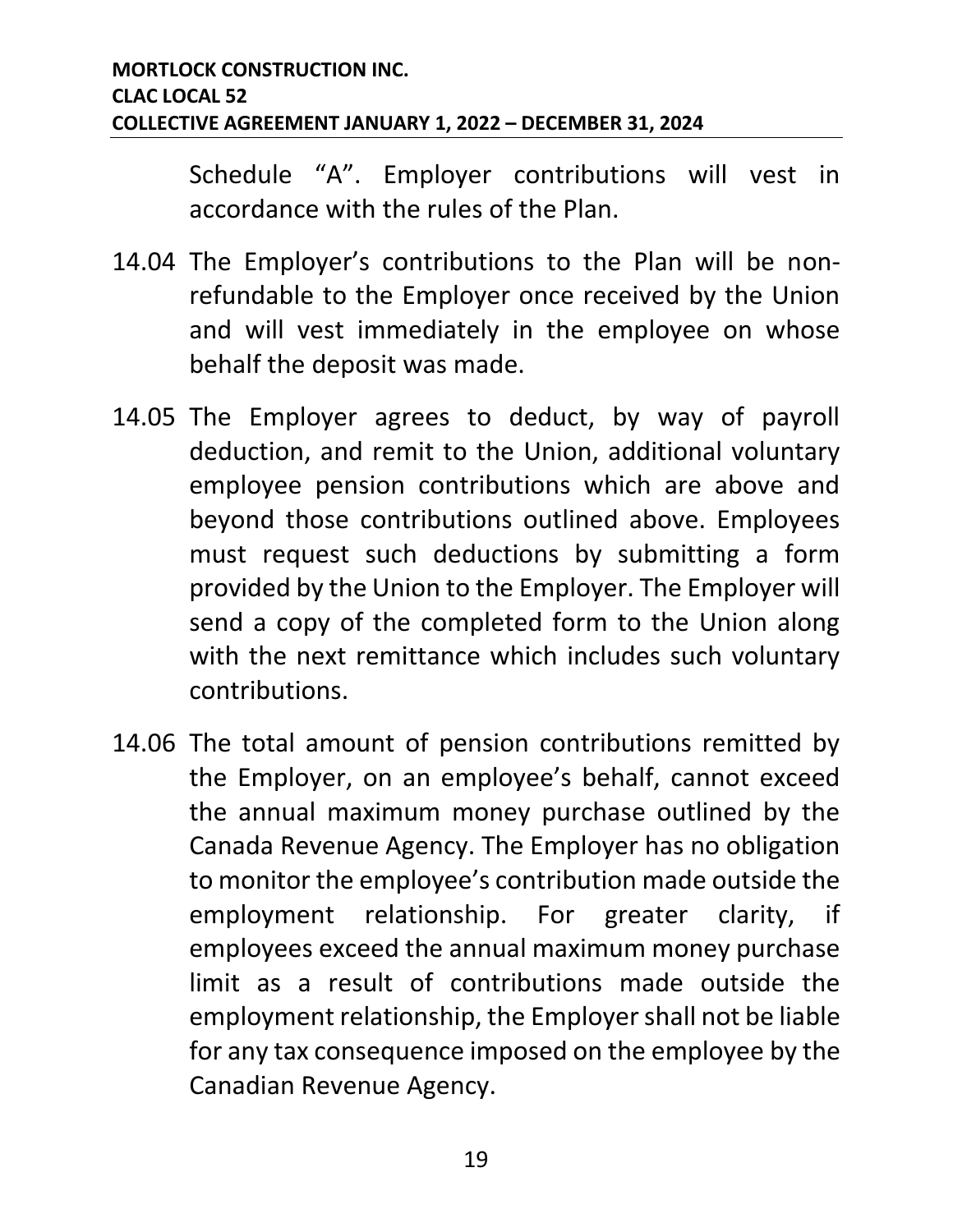- 14.07 The Employer shall continue pension contributions during a period of injury insured under provincial workplace safety insurance legislation, to the extent required by such legislation.
- 14.08 The Employer will remit pension contributions to the Union as outlined in the Remittances to the Union article. Employer, and voluntary contributions, as the case may be, will be recorded separately on the remittance.
- 14.09 In the event that a remittance has not been received by the Union by the date set out in the Remittances to the Union article, the Employer is responsible to compensate the Plan for any investment returns lost by the employees as a result of the late remittance. This compensation amount shall be calculated on all applicable contributions which are part of the remittance.

#### 14.10 **Ineligibility Due to Age**

Where legislation prohibits an employee from contributing because of age, an amount equivalent to the contributions will be paid to that employee as wages on each paycheque and treated as wages. This payment inlieu of pension contributions will not be less than the amount that employee would have received if they were still contributing to the Plan.

14.11 The Union acknowledges and agrees that, other than remitting contributions to the Plan as set out in this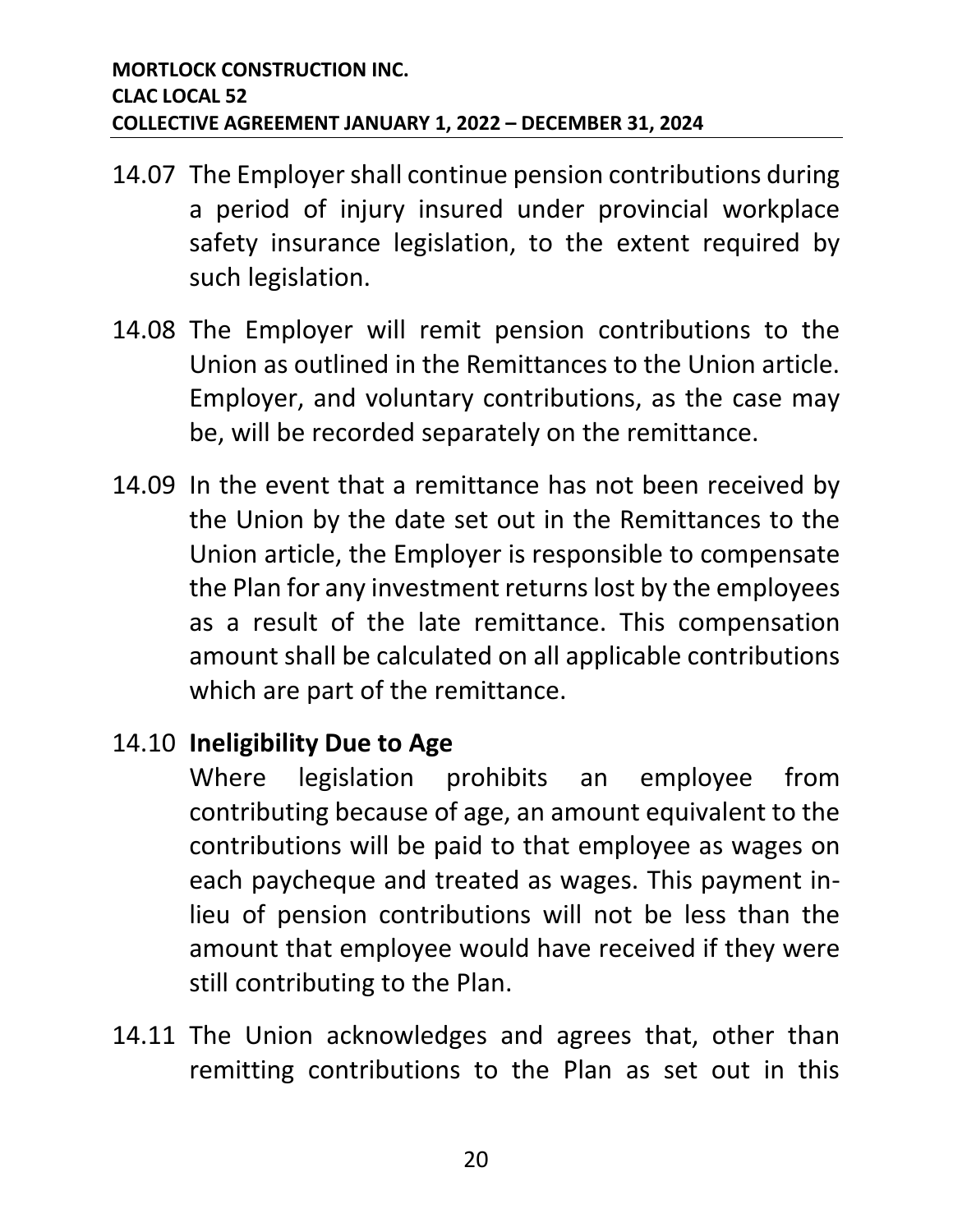article, the Employer shall not be obligated to contribute toward the cost of pension benefits provided by the Plan or be responsible for providing such benefits.

14.12 The Employer and the Union will cooperate in providing the information required to administer the Plan on the employees' behalf. The Plan staff shall be responsible for informing the employees about the Plan, which includes providing updated account statements of all contributions received, investment returns allocated, and the current account balance.

#### <span id="page-24-0"></span>**ARTICLE 15 - TRANSPORTATION, TRAVEL TIME, ROOM AND BOARD**

- 15.01 If any employee's car is used for transportation to and from jobs, the owner shall be paid fifty cents (\$0.50) per kilometre for such use outside a thirty (30) kilometre radius free zone from the employer's shop. Employees shall be required to travel together as much as possible. Mileage will not be paid out to any employee who chooses not to use an available carpool option.
- 15.02 Employees shall be paid at their regular hourly rate for time spent travelling in excess of two (2) hours per day for any job which is more than eighty (80) kilometres from the Employer's shop. For clarity, employees who are required to use their personal vehicle will be paid mileage in accordance with 15.01 in addition to their regular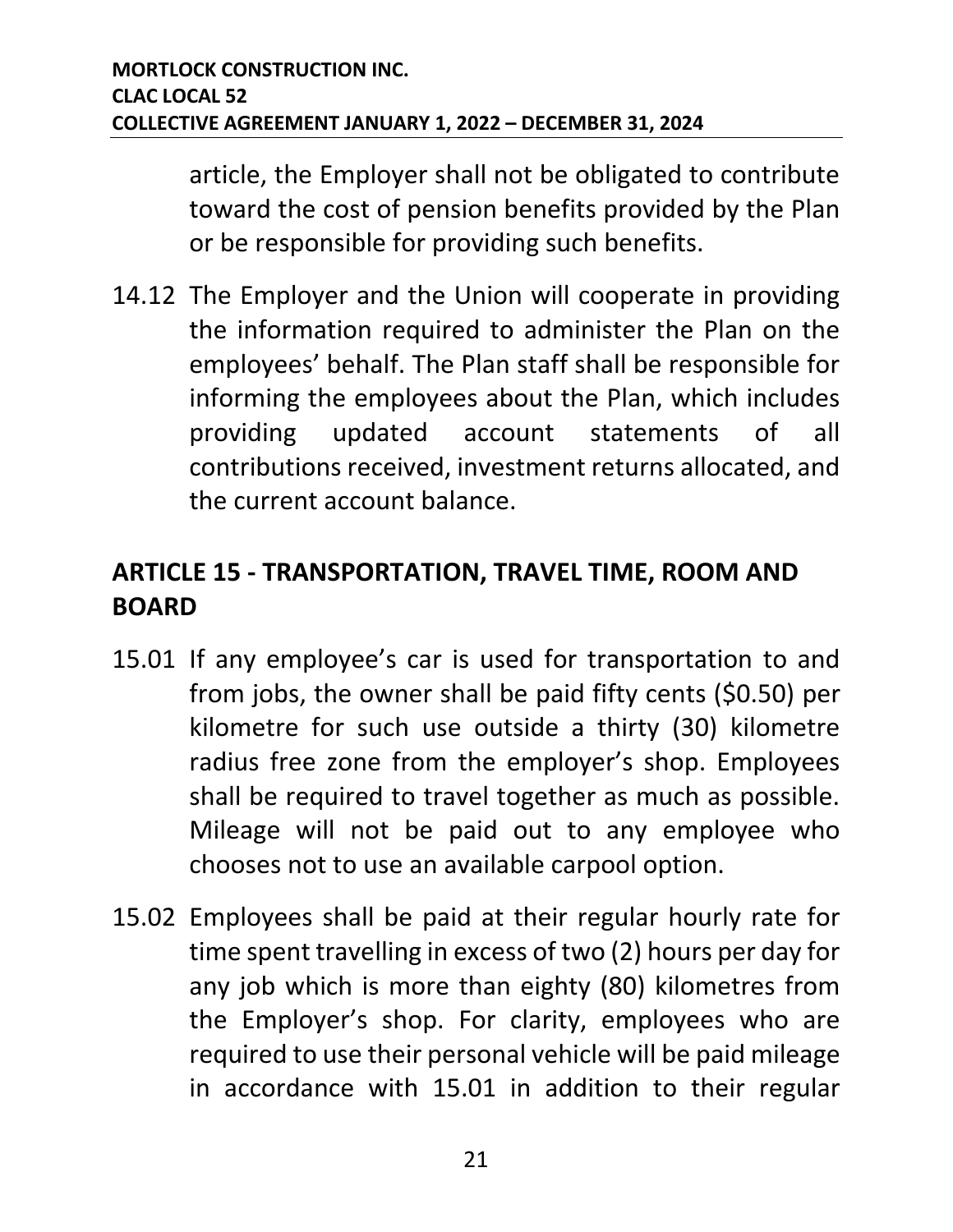hourly rate for time spent travelling in excess of two (2) hours per day for any job which is more than eighty (80) kilometres from the Employer's shop unless accommodation is offered, or if they choose to use their own vehicle.

- 15.03 Employees authorized by the Employer to transport company equipment or materials in the employee's vehicle shall be compensated at the rate of fifty cents (\$0.50) per kilometre for such use of the employee's vehicle. Mileage will not be paid out to any employee who chooses not to use an available company vehicle.
- 15.04 When a jobsite is located more than one hundred and thirty (130) kilometers from the Employer's shop, employees may be required to board in the area of the job. The Employer will pay the actual cost of adequate accommodation and a meal allowance to a maximum of fifty dollars (\$50.00) per day when boarding is required. Employees shall be required to produce receipts as proof of actual expenditures.
- 15.05 The Employer will pay transportation and room and board allowances on a weekly basis.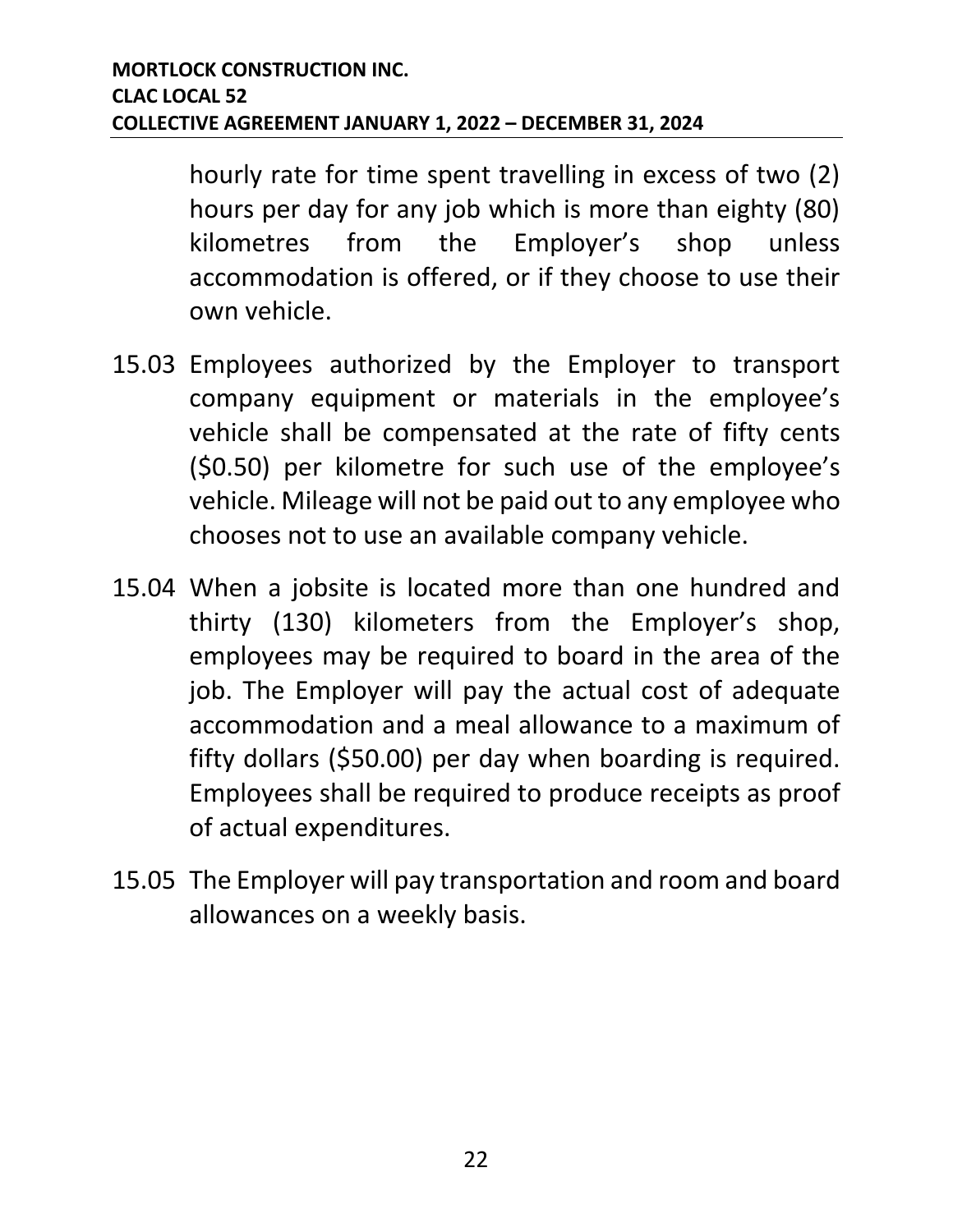#### <span id="page-26-0"></span>**ARTICLE 16 - PROTECTIVE EQUIPMENT, TOOLS AND APPAREL**

- 16.01 All employees shall wear safety hats and safety boots and when desired shall wear hand protection, ear protection and eye protection which are to be furnished at their own expense (except where required by the company Health & Safety Policies and the *Employment Standards Act*.)
- 16.02 Upon completion of one (1) year of service, each employee shall be eligible to receive, once every eight (8) months, a boot allowance for the cost of a new pair of safety boots to a maximum reimbursement of one hundred and fifty dollars (\$150.00). The Employer shall pay this non-taxable benefit by separate cheque within the pay period following the date when the employee submits a receipt for the purchase of the boots.
- 16.03 All tradespeople shall supply their own tools common to their trade. The Employer is not responsible for replacing tradespeople lost, stolen or worn out tools, except power tools.
- 16.04 Employees are responsible for the tools and equipment supplied to them by the Employer. Employees are expected to take proper care of all tools and equipment supplied by the Employer as per the Employer's Human Resources Policy Manual.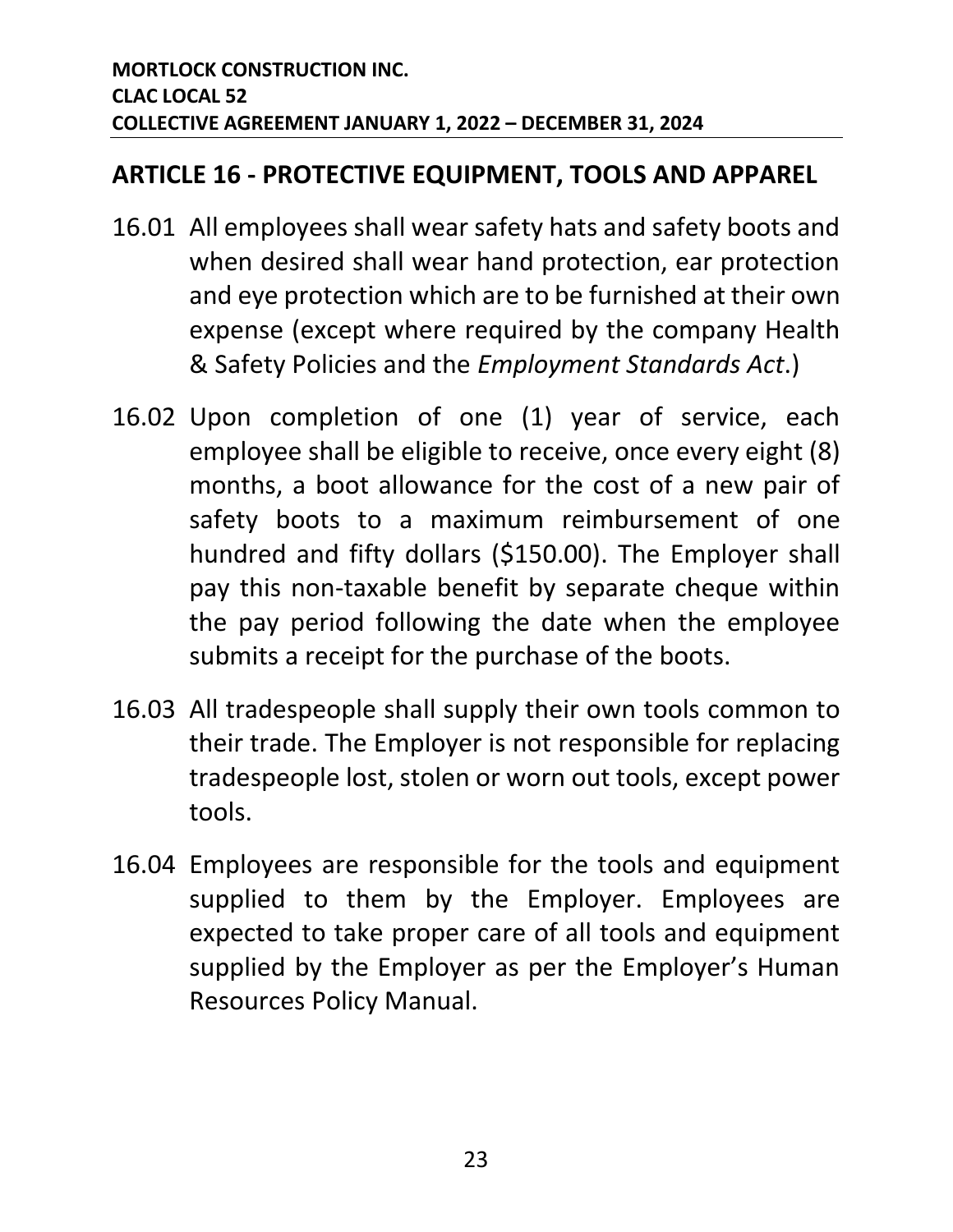#### <span id="page-27-0"></span>**ARTICLE 17 - LEAVES OF ABSENCE**

- 17.01 The Employer shall grant leaves of absence without pay and loss of seniority rights for valid personal reasons. Such requests shall be in writing.
- 17.02 The above shall not preclude extensions for personal illness where it is established in an application prior to the expiration of the leave of absence that such request for extension is justified.
- 17.03 A regular employee absent for three (3) days without notifying the Employer shall be considered to have vacated their position unless, in the opinion of the Employer, such notification was not possible.
- 17.04 Any unexplained absences will be subject to disciplinary procedures.

#### <span id="page-27-1"></span>**ARTICLE 18 - GRIEVANCE PROCEDURE**

- 18.01 The parties to this Agreement recognize the stewards and the Union Representatives specified in Article 3 as the agents through which employees shall process their grievances and receive settlement thereof.
- 18.02 The Employer or the Union shall not be required to consider or process any grievance which arose out of any action or condition more than five (5) workdays after the subject of such grievance occurred. If the action or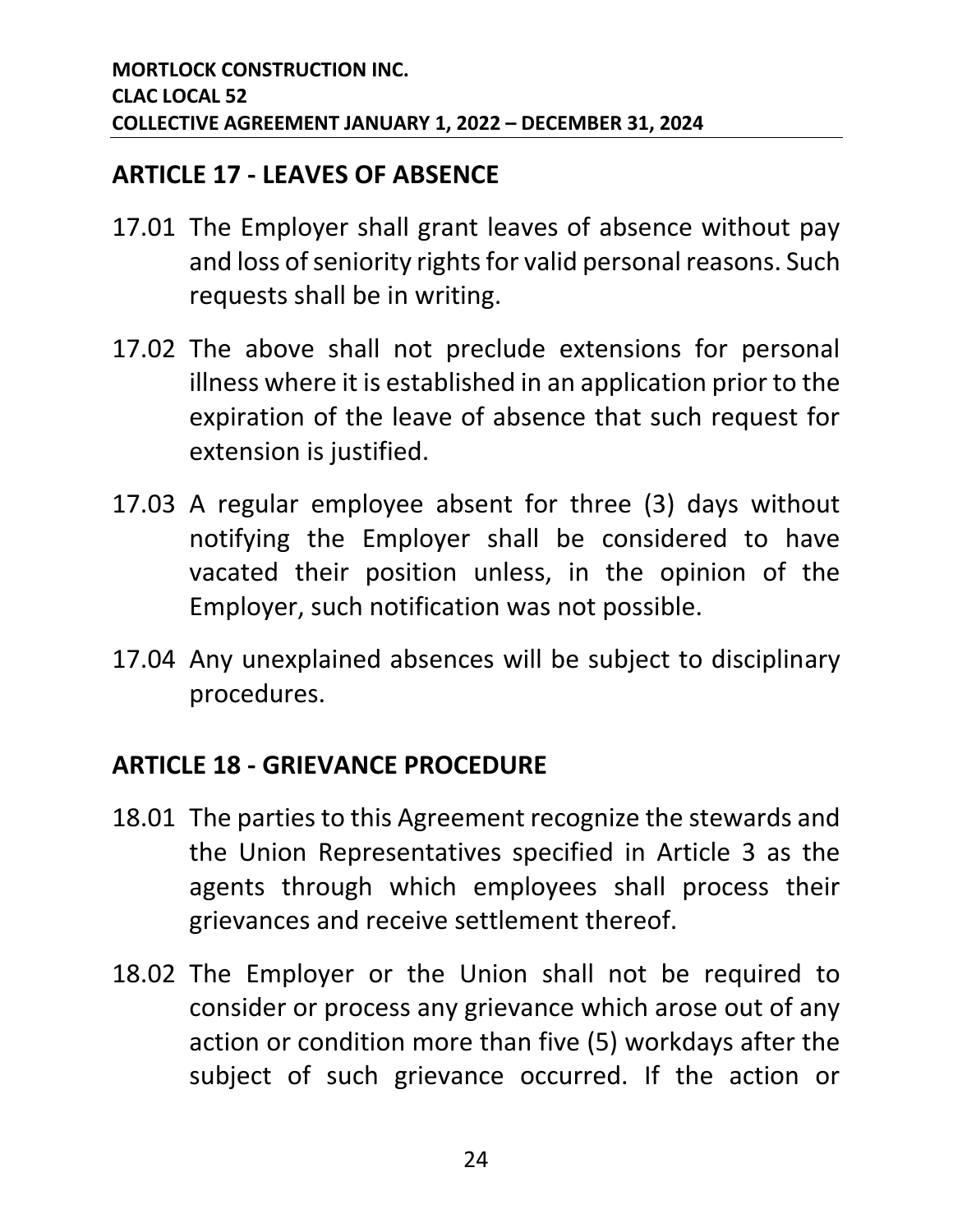condition is of a continuing or recurring nature, this limitation period shall not begin to run until the action or condition has ceased. The limitation period shall not apply to differences arising between the parties hereto relating to the interpretation, application or administration of this Agreement.

- 18.03 A "Group Grievance" is defined as a single grievance, signed by a steward or a Union Representative on behalf of a group of employees who have the same complaint. Such grievance must be dealt with at successive stages of the grievance procedure commencing with Step 1. The grievors shall be listed on the grievance form.
- 18.04 A "Policy Grievance" is defined as one which involves a question relating to the interpretation, application or administration of this Agreement. A policy grievance may be submitted by either party to arbitration as outlined under Article 18, thus bypassing Steps 1 and 2. Such policy grievance shall be signed by a steward or a Union Representative or in case of an Employer's policy grievance, by the Employer or his representative.

#### 18.05 **Step 1**

Any employee having a grievance will, accompanied by a steward, or a Union Representative, submit the same to his immediate supervisor within five (5) workdays of the act or condition causing the grievance. This supervisor will deal with the grievance not later than the third workday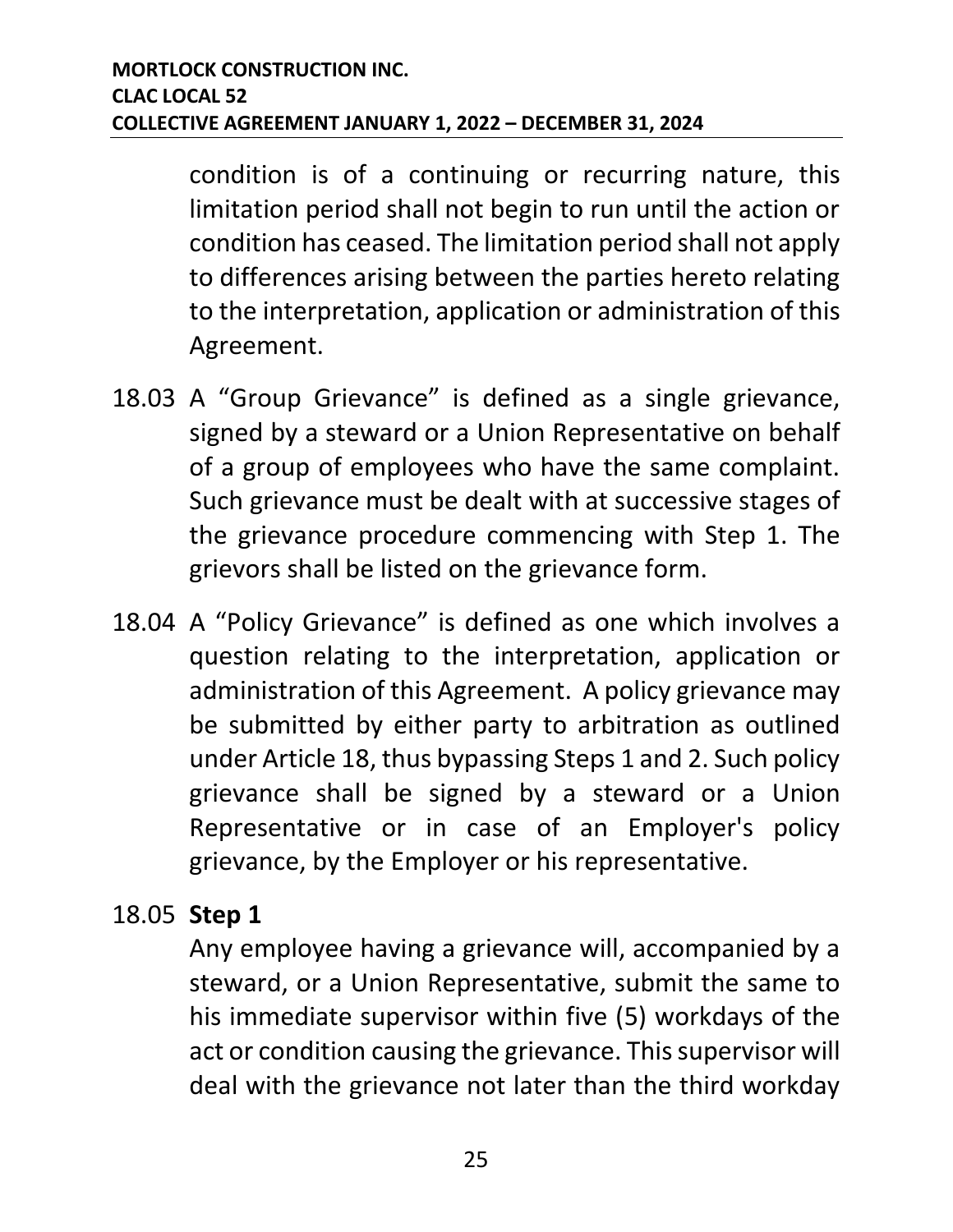following the day upon which the grievance is submitted and will notify the grievor and the Union Representative of his decision in writing.

#### **Step 2**

If the grievance is not settled under step 1, a Union Representative may within five (5) workdays of the decision under step 1, or within five (5) workdays of the day this decision should have been made, submit a written grievance to the Employer. The parties shall meet to discuss the grievance within one (1) week after the grievance has been filed. The Employer shall notify the grievor and the Union Representative of his decision in writing within three (3) workdays following the said meeting.

#### <span id="page-29-0"></span>**ARTICLE 19 - ARBITRATION**

- 19.01 If the parties fail to settle the grievance at Step 2 of the grievance procedure, the grievance may be referred to arbitration under the following procedure.
- 19.02 The party requiring arbitration must serve the other party with written notice of desire to arbitrate within fourteen (14) days after receiving the decision given at Step 2 of the grievance procedure. The parties reserve the right to agree to a sole arbitrator.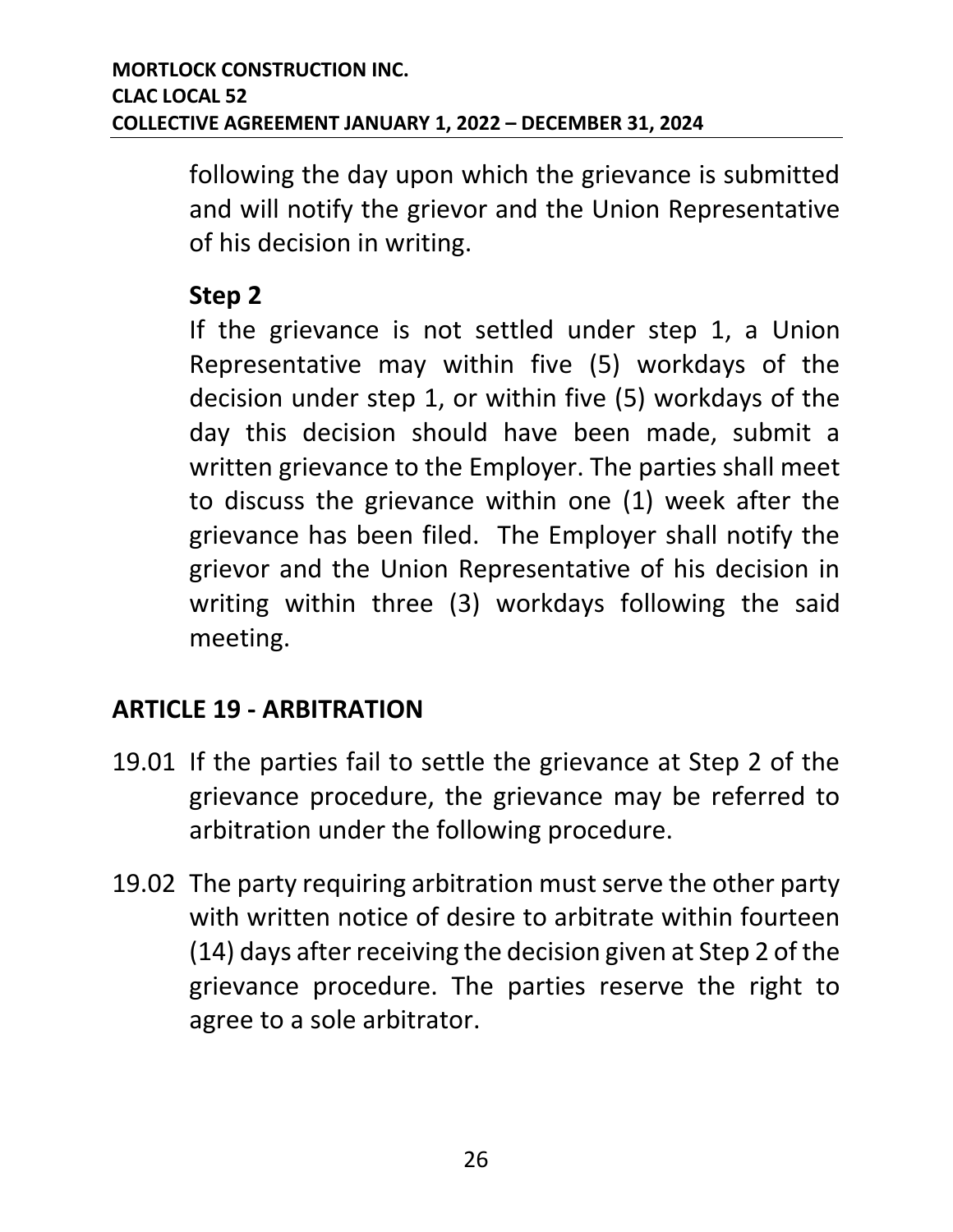- 19.03 If a notice of desire to arbitrate is served, the two parties shall each nominate an arbitrator within seven (7) days of service and notify the other party of the name and address of its nominee. The two arbitrators so appointed shall attempt to select, by agreement, a chairman. If they are unable to agree upon a chairman within seven (7) days of their appointment, either party may request the Minister of Labour to appoint an impartial chairman.
- 19.04 No person may be appointed as chairman who has been involved in an attempt to negotiate or settle the grievance.
- 19.05 The decision of a majority is the decision of the arbitration board, but if there is no majority the decision of the chairman of the arbitration board governs.
- 19.06 Notices of desire to arbitrate and of nominations of an arbitrator shall be served personally or by registered mail. If served by registered mail, the date of mailing shall be deemed to be the date of service.
- 19.07 If a party refuses or neglects to answer a grievance at any stage of the grievance procedure, the other party may commence arbitration proceedings and if the party in default refuses or neglects to appoint an arbitrator in accordance with Article 18.03, the party not in default may, upon notice to the party in default, appoint a single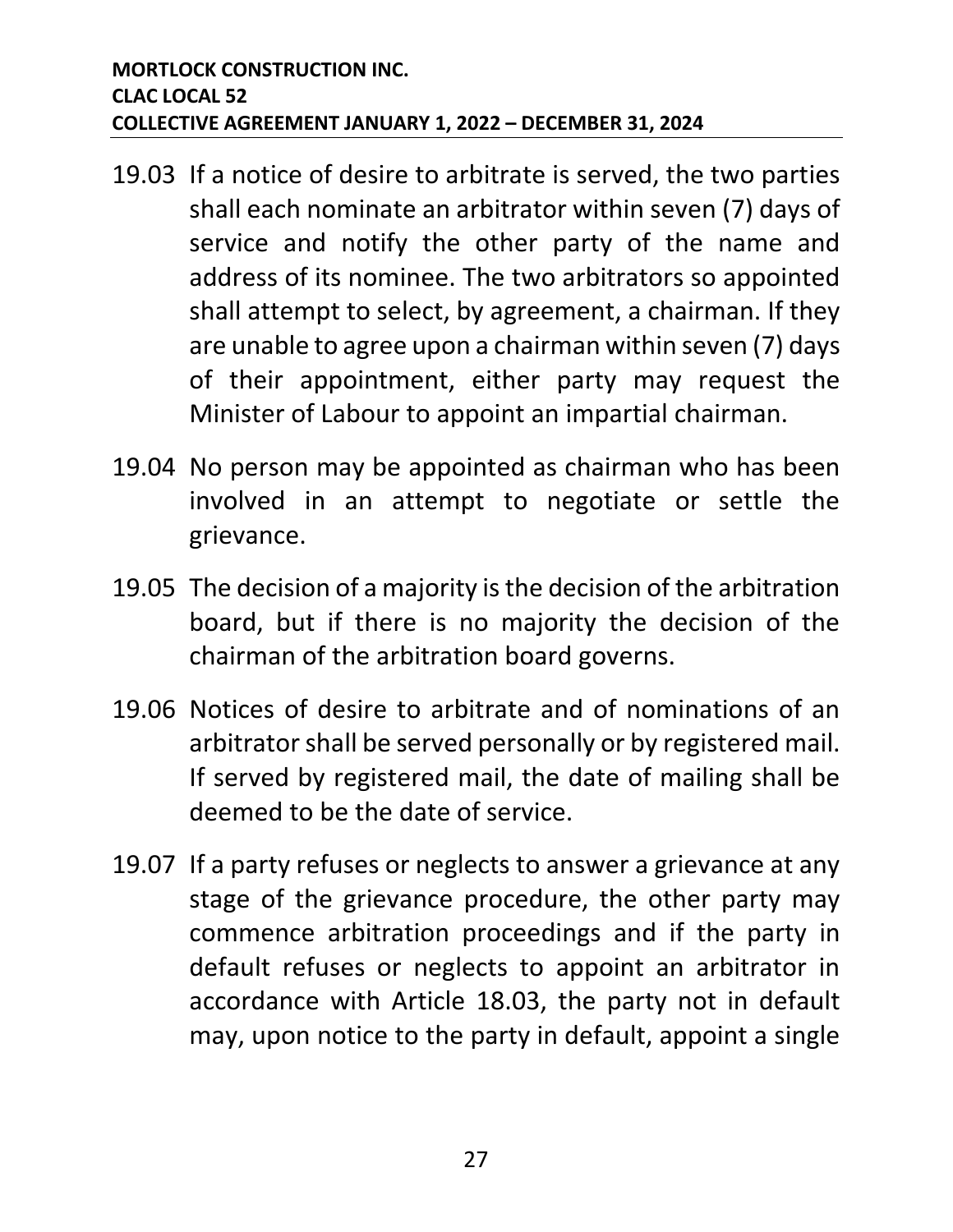arbitrator to hear the grievance and his decision shall be final and binding upon both parties.

- 19.08 It is agreed that the arbitration board shall have the jurisdiction, power and authority to give relief for default in complying with the time limits set out in Articles 18 and 19 where it appears that the default was owing to a reliance upon the words or conduct of the other party.
- 19.09 An employee found to be wrongfully discharged or suspended will be reinstated without loss of seniority and with back pay calculated at hourly rates times normal working hours, day rates times normal working days, or average earnings, less any monies earned, or by any other arrangement which is just and equitable in the opinion of the arbitration board.
- 19.10 Where the arbitration board is of the opinion that there is proper cause for disciplining an employee, but considers the penalty imposed too severe in view of the employee's employment record and the circumstances surrounding the discharge or suspension, the arbitration board may substitute a penalty which is, in its opinion, just and equitable.
- 19.11 Each of the parties hereto will bear the expense of the arbitrator appointed by it, and the parties will jointly bear the expense of the chairman of the arbitration board.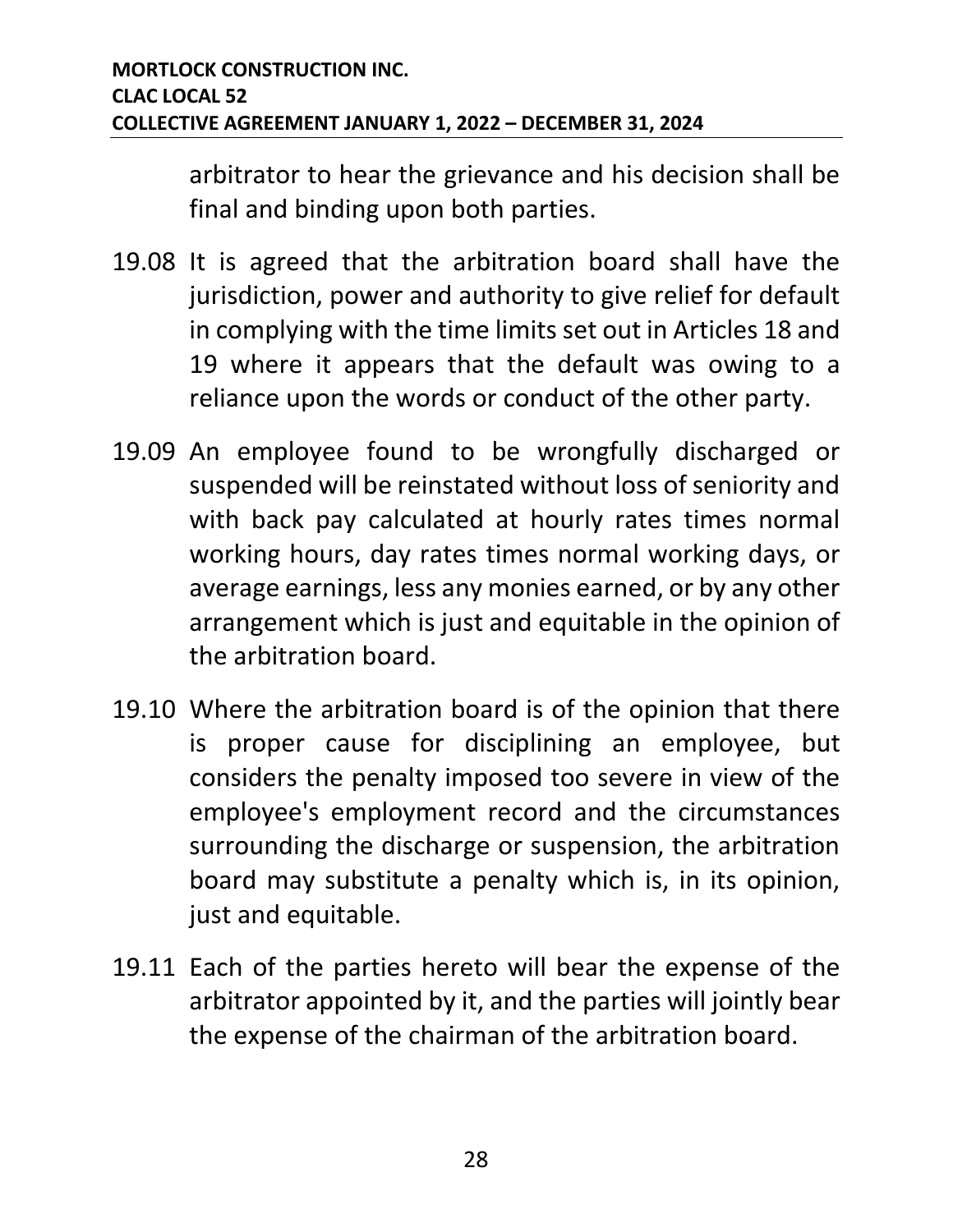#### <span id="page-32-0"></span>**ARTICLE 20 - DISCHARGE, SUSPENSION AND WARNING**

- 20.01 When the attitude, attendance, or performance of an employee calls for a warning by the Employer, such a warning shall be a written one, and a copy of this warning will be forwarded to the CLAC Regional Member Centre.
- 20.02 An employee may be suspended or discharged for proper cause by the Employer. Within five (5) workdays following suspension or discharge, the employee involved, together with the Union Representative, may interview the Employer concerning the reason leading to the suspension or discharge. Within five (5) workdays following the interview, the Union may submit the complaint to arbitration.

#### <span id="page-32-1"></span>**ARTICLE 21 - DURATION**

21.01 This Agreement shall be effective on the first (1st) day of January, two thousand and twenty-two (2022) and shall remain in effect until the thirty-first (31st) day of December, two thousand and twenty-four (2024), and for further periods of one (1) year unless notice shall be given by either party of the desire to cancel, change or amend any of the provisions contained herein, within the period from ninety (90) to thirty (30) days prior to the renewal date.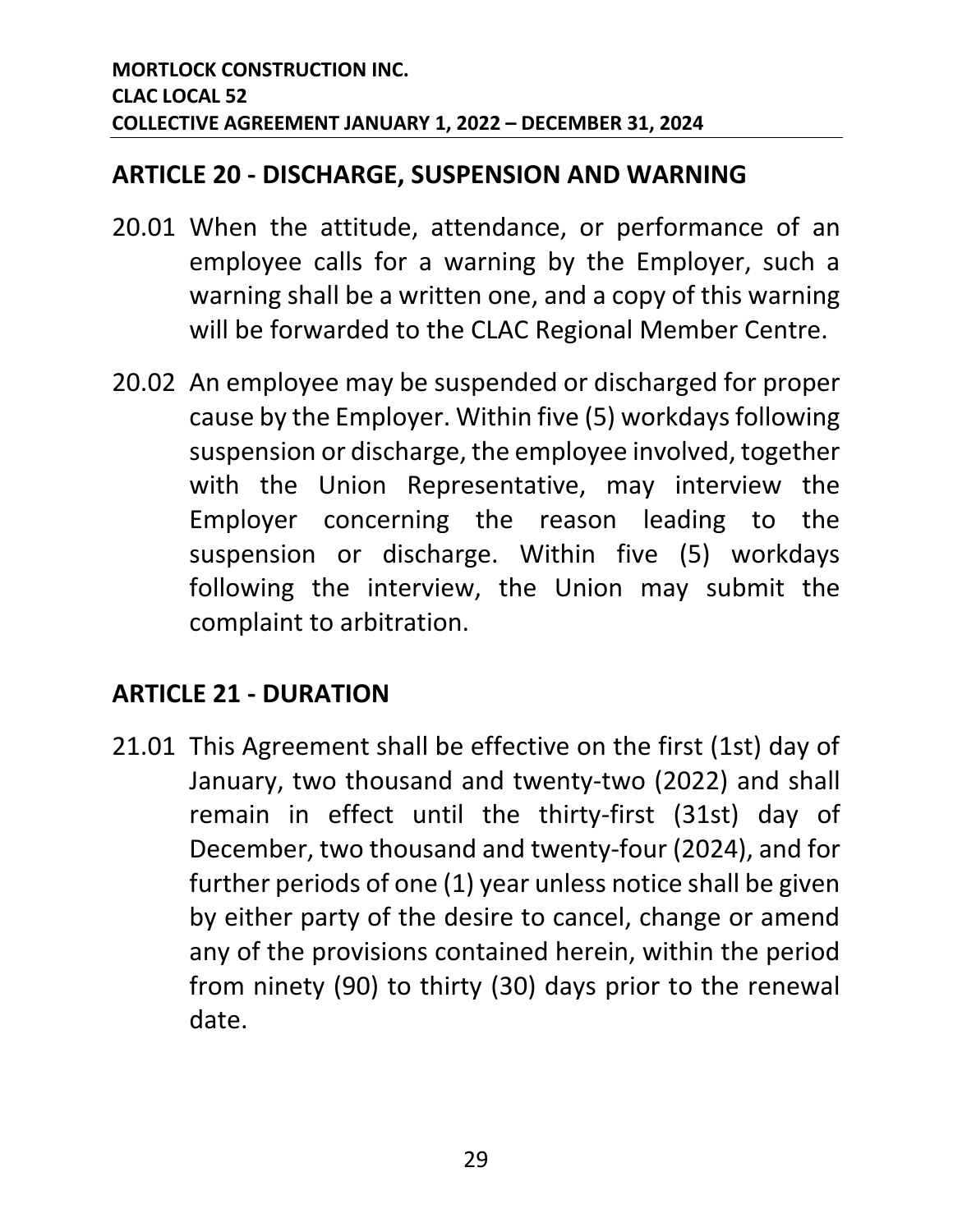Should neither party give such notice, this Agreement shall be renewed for a period of one (1) year.

| DATED at | Peterborough | , ON, this | 26TH |
|----------|--------------|------------|------|
| day of   | January      | 2022.      |      |

Signed on behalf of

#### **MORTLOCK CONSTRUCTION INC.**

Per

Per

Signed on behalf of

CONSTRUCTION WORKERS UNION, CLAC LOCAL 52

 $\frac{1}{2}$  $Per$ faut

| Per |  |  |  |
|-----|--|--|--|
|     |  |  |  |
|     |  |  |  |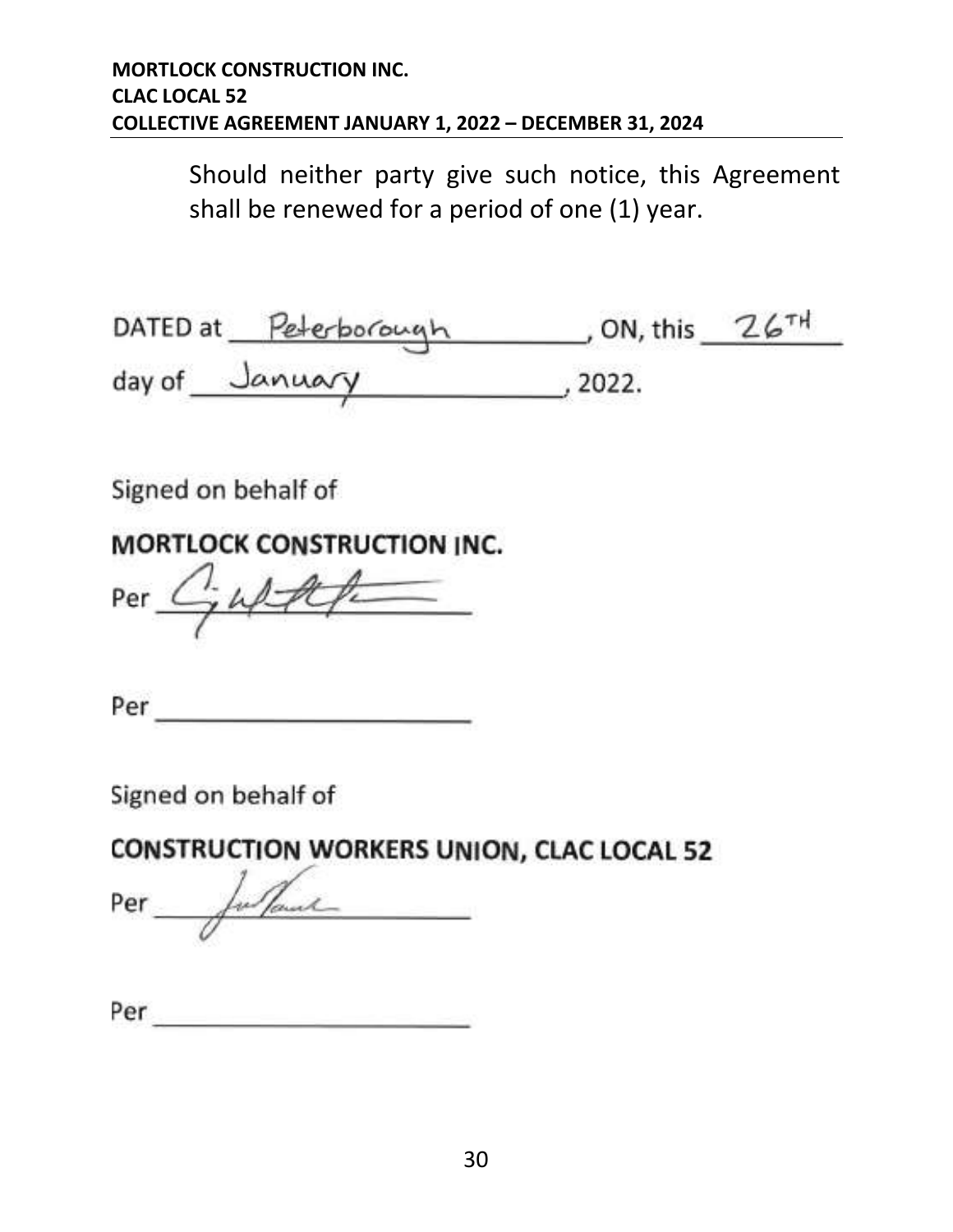#### **MORTLOCK CONSTRUCTION INC. CLAC LOCAL 52 COLLECTIVE AGREEMENT JANUARY 1, 2022 – DECEMBER 31, 2024**

#### **SCHEDULE "A"**

#### Classification and Hourly Rates

01-Jan-22

| <b>Classification</b>                  | Rate    | <b>Vac</b><br>Pay/Stat | <b>Pension</b><br>3.5% | <b>Total</b> |
|----------------------------------------|---------|------------------------|------------------------|--------------|
| <b>Construction Foreperson</b>         | \$34.78 | \$3.48                 | \$1.22                 | \$39.48      |
| <b>Maintenance Foreperson</b>          | \$34.78 | \$3.48                 | \$1.22                 | \$39.48      |
| <b>Carpenter Foreperson</b>            | \$30.69 | \$3.07                 | \$1.07                 | \$34.83      |
| <b>Unlicensed Carpenter Foreperson</b> | \$29.57 | \$2.96                 | \$1.03                 | \$33.56      |
| <b>Licensed Carpenter</b>              | \$29.57 | \$2.96                 | \$1.03                 | \$33.56      |
| <b>Unlicensed Carpenter</b>            | \$26.68 | \$2.67                 | \$0.93                 | \$30.28      |
| <b>Lead Hand Labourer</b>              | \$23.77 | \$2.38                 | \$0.83                 | \$26.98      |
| <b>Skilled Labourer</b>                | \$22.36 | \$2.24                 | \$0.78                 | \$25.38      |
| Labourer                               | \$20.73 | \$2.07                 | \$0.73                 | \$23.53      |

#### 01-Jan-23

| <b>Classification</b>                  | Rate    | <b>Vac</b><br>Pay/Stat | <b>Pension</b><br>4.5% | <b>Total</b> |
|----------------------------------------|---------|------------------------|------------------------|--------------|
| <b>Construction Foreperson</b>         | \$35.83 | \$3.58                 | \$1.61                 | \$41.03      |
| <b>Maintenance Foreperson</b>          | \$35.83 | \$3.58                 | \$1.61                 | \$41.03      |
| <b>Carpenter Foreperson</b>            | \$31.74 | \$3.17                 | \$1.43                 | \$36.34      |
| <b>Unlicensed Carpenter Foreperson</b> | \$30.62 | \$3.06                 | \$1.38                 | \$35.06      |
| <b>Licensed Carpenter</b>              | \$30.62 | \$3.06                 | \$1.38                 | \$35.06      |
| <b>Unlicensed Carpenter</b>            | \$27.73 | \$2.77                 | \$1.25                 | \$31.75      |
| <b>Lead Hand Labourer</b>              | \$24.82 | \$2.48                 | \$1.12                 | \$28.42      |
| <b>Skilled Labourer</b>                | \$23.41 | \$2.34                 | \$1.05                 | \$26.80      |
| Labourer                               | \$21.78 | \$2.18                 | \$0.98                 | \$24.94      |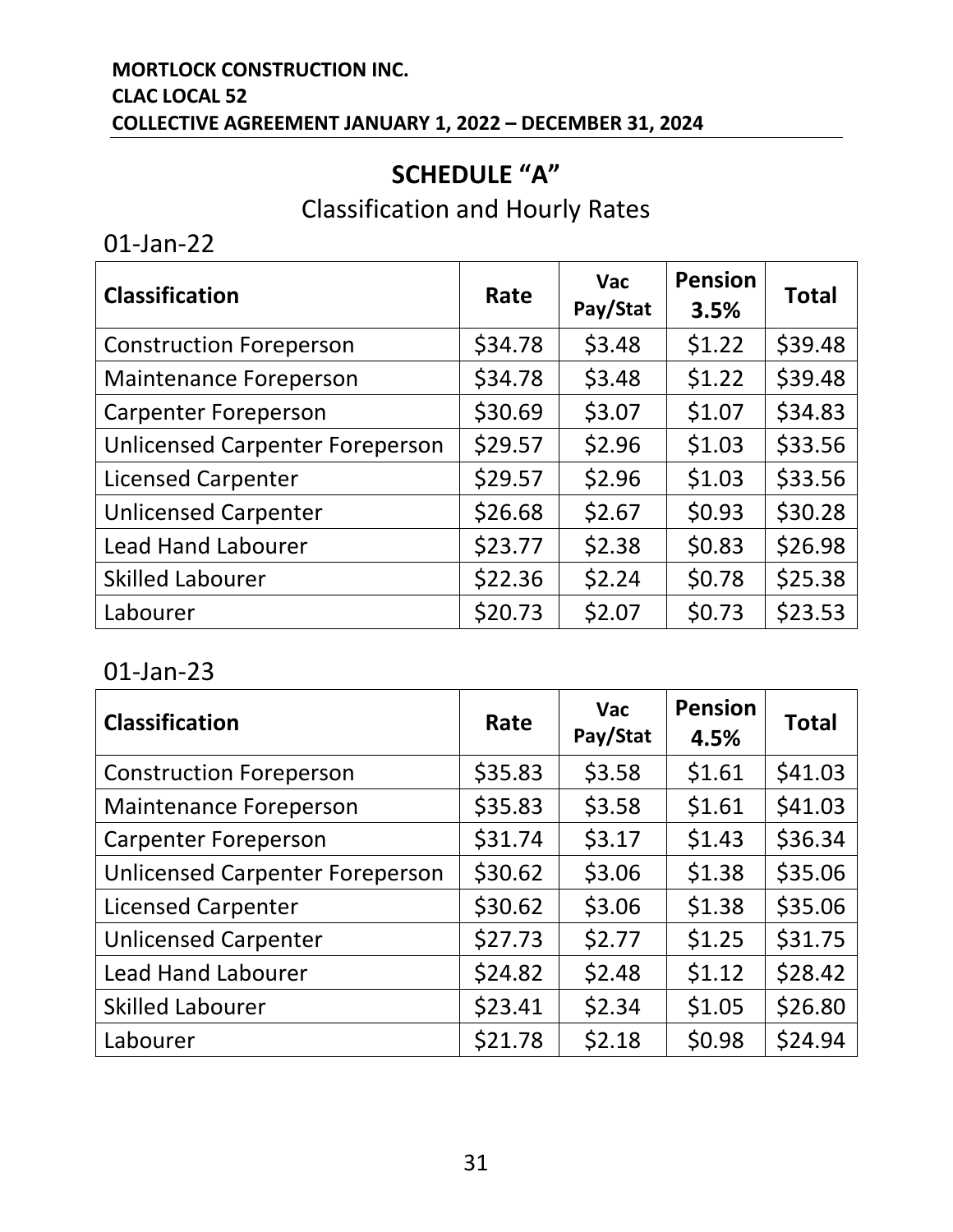#### **MORTLOCK CONSTRUCTION INC. CLAC LOCAL 52 COLLECTIVE AGREEMENT JANUARY 1, 2022 – DECEMBER 31, 2024**

#### 01-Jan-24

| <b>Classification</b>                  | Rate    | <b>Vac</b><br>Pay/Stat | <b>Pension</b><br>5.5% | <b>Total</b> |
|----------------------------------------|---------|------------------------|------------------------|--------------|
| <b>Construction Foreperson</b>         | \$36.88 | \$3.69                 | \$2.03                 | \$42.60      |
| <b>Maintenance Foreperson</b>          | \$36.88 | \$3.69                 | \$2.03                 | \$42.60      |
| <b>Carpenter Foreperson</b>            | \$32.79 | \$3.28                 | \$1.80                 | \$37.87      |
| <b>Unlicensed Carpenter Foreperson</b> | \$31.67 | \$3.17                 | \$1.74                 | \$36.58      |
| <b>Licensed Carpenter</b>              | \$31.67 | \$3.17                 | \$1.74                 | \$36.58      |
| <b>Unlicensed Carpenter</b>            | \$28.78 | \$2.88                 | \$1.58                 | \$33.24      |
| <b>Lead Hand Labourer</b>              | \$25.87 | \$2.59                 | \$1.42                 | \$29.88      |
| <b>Skilled Labourer</b>                | \$24.46 | \$2.45                 | \$1.35                 | \$28.25      |
| Labourer                               | \$22.83 | \$2.28                 | \$1.26                 | \$26.37      |

#### **NOTES**

- 1. Probationary employees shall be paid one dollar (\$1.00) per hour less than the classification rate in which they are placed. After three (3) months, the probationary employee shall be paid fifty cents (\$0.50) per hour less than the classification rate in which they were placed.
- 2. It is agreed that the hiring of student workers shall not deprive regular employees of their normal working hours, nor unfavourably influence the workload of such regular employees.
- 3. For all job classes, comprehensive, through and detailed job descriptions have been created, intended as guidelines for the roles in Mortlock Construction. For complete, approved job descriptions refer to the Mortlock Construction Human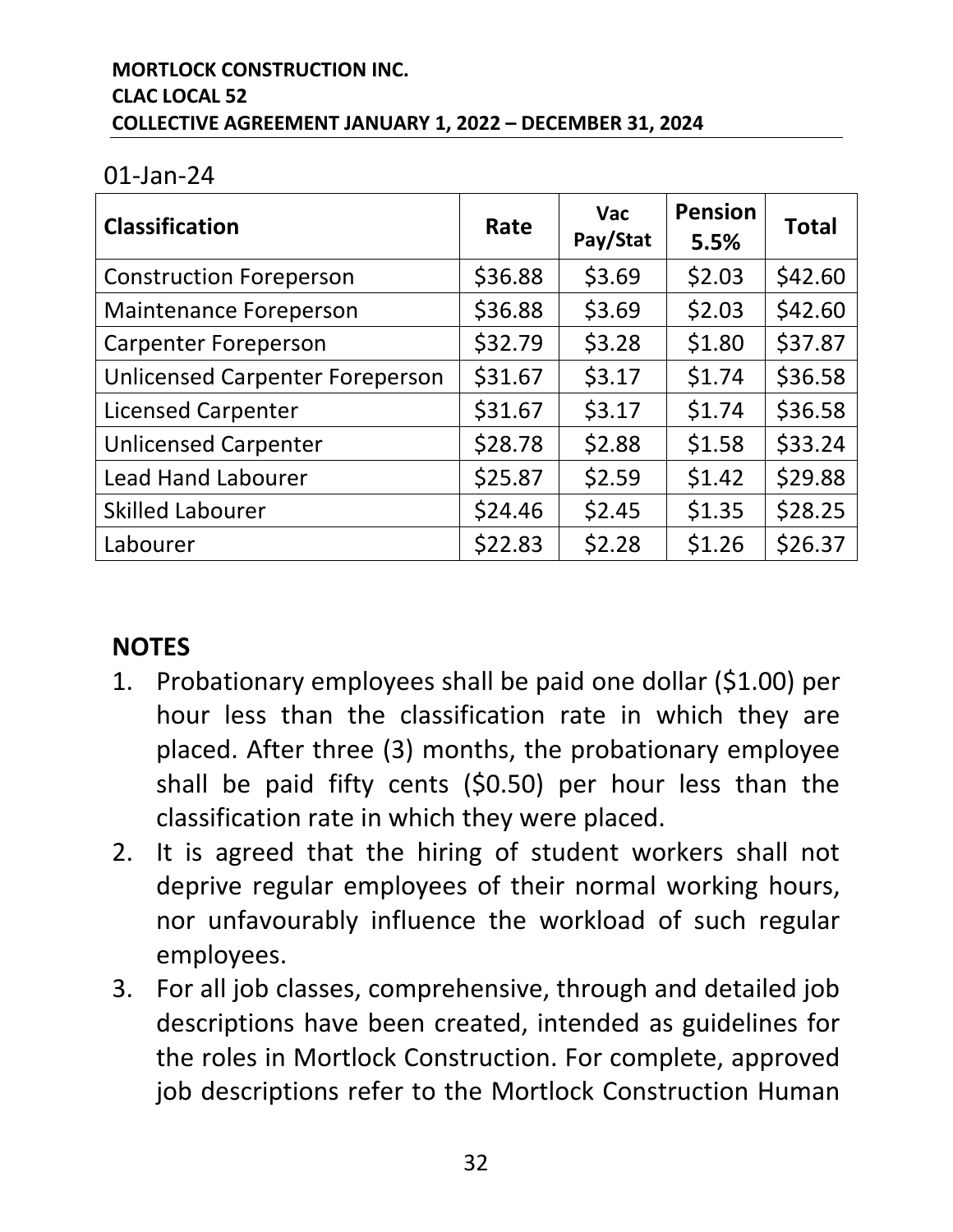Resource Policy Manual.